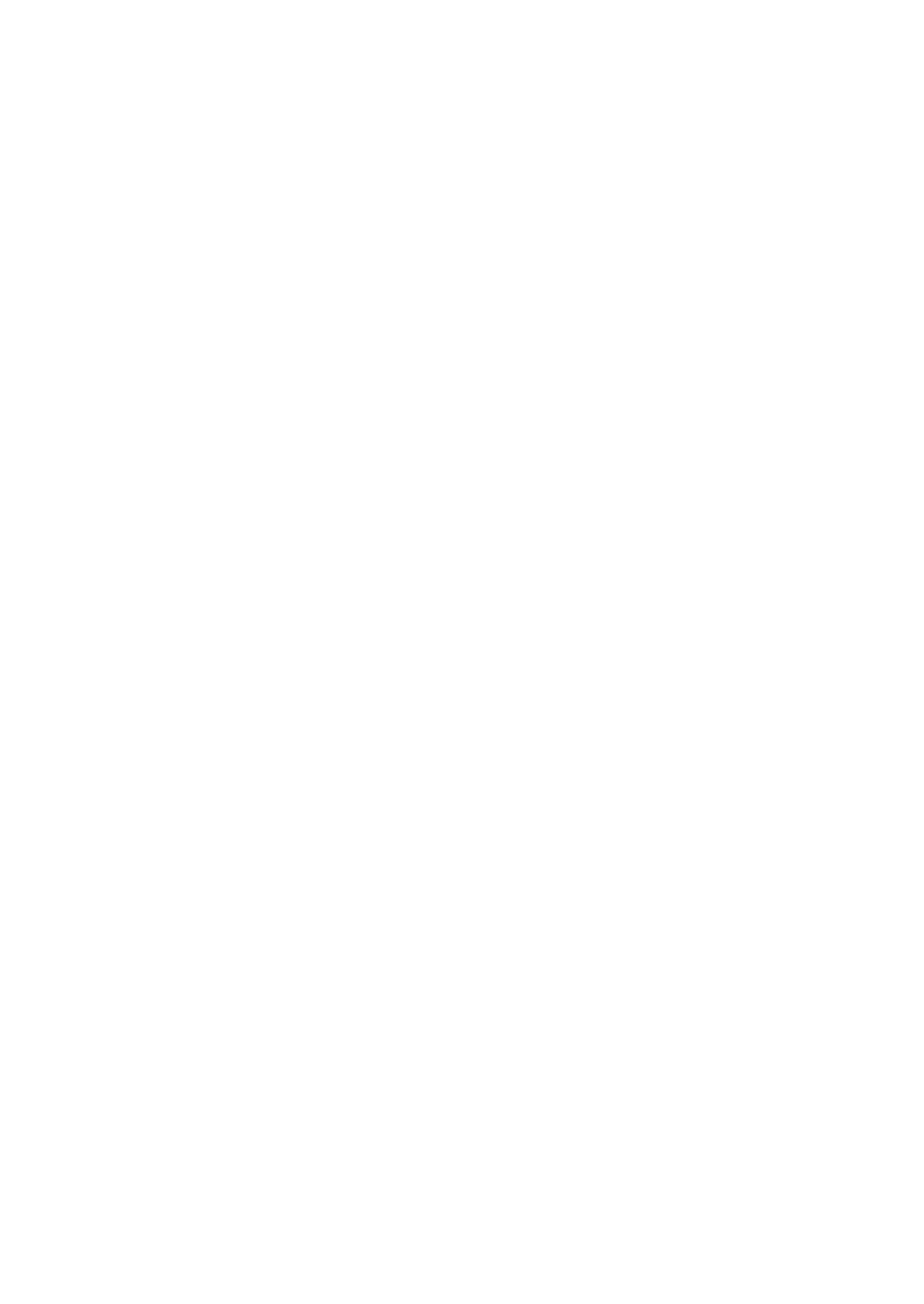### Atatürk Üniversitesi• Atatürk University Türkiyat Araştırmaları Enstitüsü Dergisi • Journal of Turkish Researches Institute TAED-71, 2021.635- 652

## CUMHURİYETİN DEVRALDIĞI SİYASİ MİRAS: II. MEŞRUTİYET THE POLITICAL IN HERITAGE TAKEN OVER BY REPUBLIC: IL CONSTITUTIONALISM

# ZİKRULLAH AYKAC

### **Öz**

II. Meşrutiyet dönemi Osmanlı modernleşme tarihinin önemli dönüm noktalarından biri olmakla birlikte geleneksel Osmanlı yönetim anlayışının da sonu olarak kabul edilir. Modern Türkiye tarihinin önemli parametrelerinden birini oluşturan II. Meşrutiyet dönemi, aynı zamanda Cumhuriyet yönetimine geçiş sürecidir. 19. yüzyılda Osmanlı'nın uzun süren klasik yönetim anlayışının devletin yaşadığı sorunlara karşı çözüm üretemediği hatta neden olduğunu düşünen yeni bir anlayış şekillenmiştir. Batıdaki temsili yönetim modelini savunan bu anlayışın temsilcileri bir iktidarmuhalefet mücadelesinin aktörü olmuşlardır. Kendilerine Genç Osmanlılar denilen bu muhalif hareketin temsilcileri, Osmanlı'da daha önce yaşanan iç çekişmelerden farklı olarak mutlak monarşinin yetkilerini halkın lehine sınırlandırılmasını ve paylaşılmasını talep etmişlerdir. Muhalefet tarafından kısmen de olsa halkın yönetime iradesinin yansıması için seçim ve parlamento gibi gerekli araçlar, kurtuluşun teminatı olarak görülmüştür. Cumhuriyeti kuran kadrolar II. Meşrutiyet ile birlikte hayat bulan birçok düzenlemeye şahit olmuşlardı. Bu çalışmada Genç Osmanlıların öncülük ettiği Meşrutiyet yönetimi anlayışının ilanına neden olan tarihi süreç ele alınırken, Osmanlı Devleti'nde meydana getirdiği siyasî, idarî, toplumsal, eğitim ve iktisadî alanlardaki değişim ve dönüşümün Cumhuriyet rejimini inşa edenlere yansıması anlatılmıştır. Çalışmada ayrıca II. Meşrutiyetin ilanı için yaşanan siyasi ve politik mücadeleye şahit olan cumhuriyet kadrolarının yaptıkları devrimlerin zemini bu çerçevede tartışılmıştır.

#### **Abstract**

The period of II. Constitutional Monarchy is one of the most important turning points in the history of Ottoman modernization, but it can also be considered as the end of the traditional Ottoman administration. The II. Constitutional Monarchy is one of the important parameters in the history of modern Turkey and is also the transition period to the Republic administration. In the 19th century, a new understanding was formed, thinks that the classical management understanding of the Ottoman Empire could not produce solutions against the problems experienced by the state and even caused it. The representatives of this understanding, which defends the representational government model in the West, have become actors of a power-opposition struggle. The representatives of this opposition movement, called themselves as Young Ottomans, demanded that the powers of the absolute monarchy be restricted and shared in favor of the people, unlike the internal conflicts experienced before in the Ottoman Empire. The necessary tools such as election and parliament were seen by the opposition as the guarantee of liberation, even partially, to reflect the will of the people to the administration. The cadres who founded the Republic witnessed many arrangements that came to life with the II. Constitution. In this study, the historical process that led to the proclamation of the Constitutional Monarchy led by the Young Ottomans is handled, on the other hand, the reflection of the change and transformation in the Ottoman Empire in the political, administrative, social, educational and economic fields to those who built the Republic is explained. In this study, the historical process that led to the proclamation of the concept of constitutional rule led by The Young Ottomans, the reflection of the change and transformation in the political, administrative, social, educational and economic fields of the Ottoman Empire on those who built the Republican regime was explained. Besides, the intellectual grounds of the revolutions of the republican cadres who witnessed the political struggle for the declaration of the II. Constitutional Monarchy were discussed within this framework.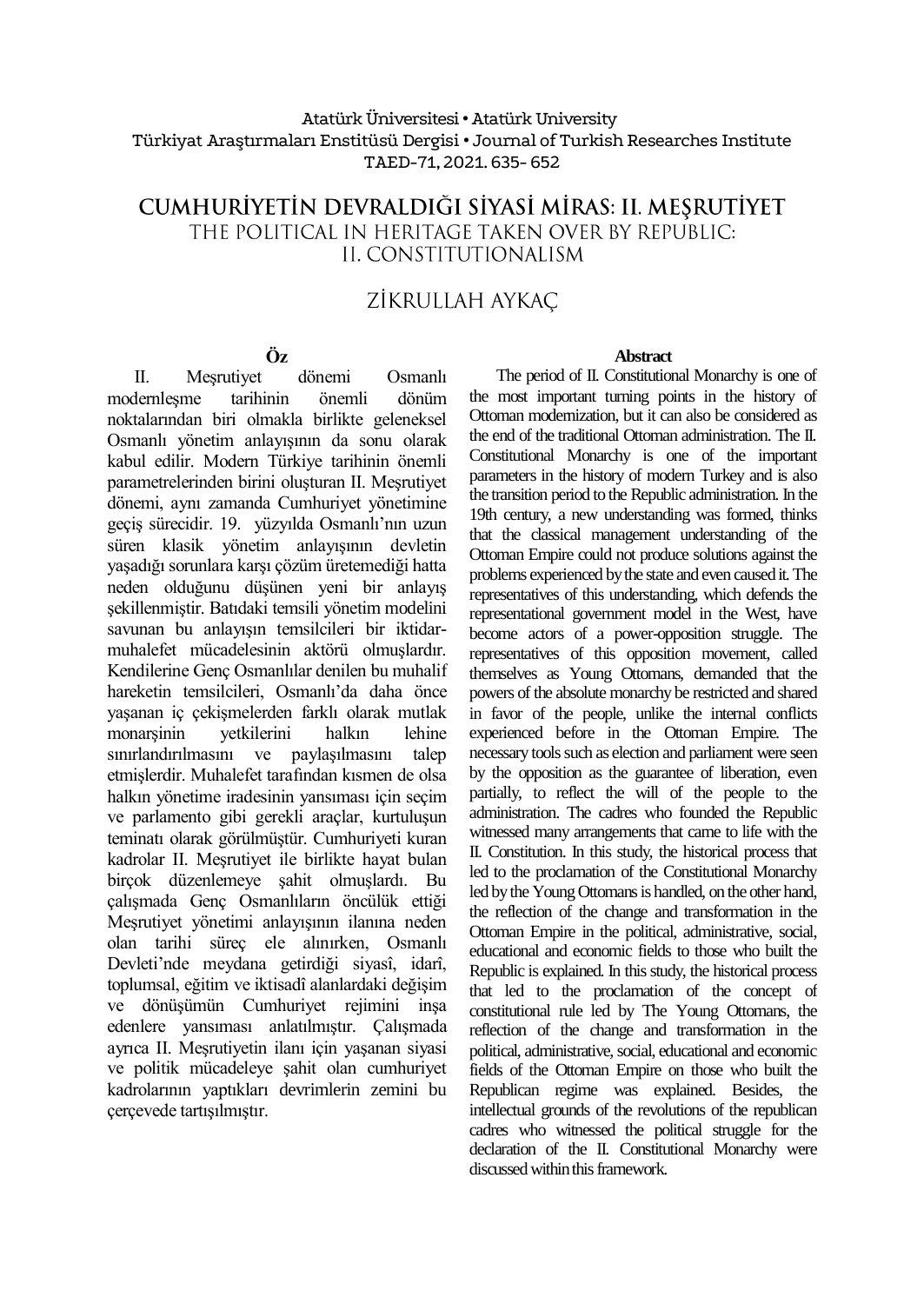**Anahtar Kelimeler**: II. Meşrutiyet, Mebusan Meclisi, Parlamento, Seçim, Cumhuriyetin kadrosu.

**Key Words**: II. Constitutionalism, Mebusan Assembly, Parliament, Election, Republic's squad.

#### *Structured Abstract*

*The concept of Constitutionalism (Meşrûtiyyet) was used to express a constitutional and parliamentarian regime in the 19th century in the Ottoman political life. While the time period from the declaration of The Basic Law (Kanun-I Esasi) on December 23, 1986 to the termination of Council of the Assembly on February 13, 1878 is called The First Constitutional Era, the period of from July 23, 1908 on which the parliament begins their activities and November 1, 1922 to the abolition of the reign the reign on July 23, 1908 is called as The Second Constitutional Era. The Constitutional Periods should be considered at the axis of innovation and Westernization steps carried out in Ottoman. This process has started with Tulip Age in the 18th century, continued with Edicts Tanzimat and Islahat. The announcement of The First Constitutional Era as a continuation of this process will not be wrong. The Republican regime has prepared The Constitutional Revolution in 1908. So, in order to understand today's Turkey better it is essential to identify the improvements of The Constitutional Period.*

*The Ottoman Empire began to experience political, administrative, economic and military problems as it began to lose its power from the 17th century. In the 19th century, efforts were made to find radical solutions to the problems experienced due to the rapid developments that started in Europe. The idea of nationalism, which spread especially with the French revolution in 1789, began to affect multinational political structures such as Austria and the Ottoman Empire. Various attempts by nations to achieve their own independence have led to significant political, social and economic crises in multinational structures. The Ottoman State was inevitably affected by these developments both due to its political structure and for reasons such as having borders with the West. There have been changes in terms of defining themselves in Greek, Serbian, Arab and Albanian constituents of the Ottoman society, which was influenced by the idea of nationalism, define themselves. The Ottoman ruling class sought remedies to get rid of the crisis. One of the solution suggestions of the advocates of change has been to register the concept of equal citizen with a constitutional guarantee.*

*The innovative staff, called the Young Ottomans, argued that the Ottoman Empire could be established with the constitutional monarchy. For this purpose, Sultan Abdulaziz was dethroned by the coup of the supporters of innovation and his brother Murat V was brought in his place. However, due to the health problems of Murat V, Abdulhamit II who promised to declare the constitutional monarchy was enthroned on August 31, 1876. Abdülhamit II, accepted The Basic Law prepared by a committee headed by Mithat Pasha, whom he appointed as grand vizier, which was prepared as a result of the examination of the constitutions prepared in Belgium in 1831 and in Prussia in 1859, as well as many sample drafts, and put it into effect on December 23, 1876, thus and so a constitutional regime was adopted for the first time in the Ottoman Empire. With The First Constitution, the Assembly of Deputy (Meclisi Mebusan), whose members were elected by the people, and the Ayan Council, whose members were appointed by the Sultan, started their activities. However, after a short time, Sultan Abdülhamit suspended the assembly with the authority given to him by The Basic Law. Although the duration of the parliamentary regime was as short as six and a half months, The First Constitutional Monarchy was a turning point for the Ottoman Empire in political terms. With the transition to constitutional rule for the first time, concepts such as constitution, freedom and constitutionalism entered into Turkish political life.*

*The First Constitutional Monarchy continued for a short time after Abdülhamit's banning of the Parliament by putting The Basic Law on the shelf in 1877. Secret communities*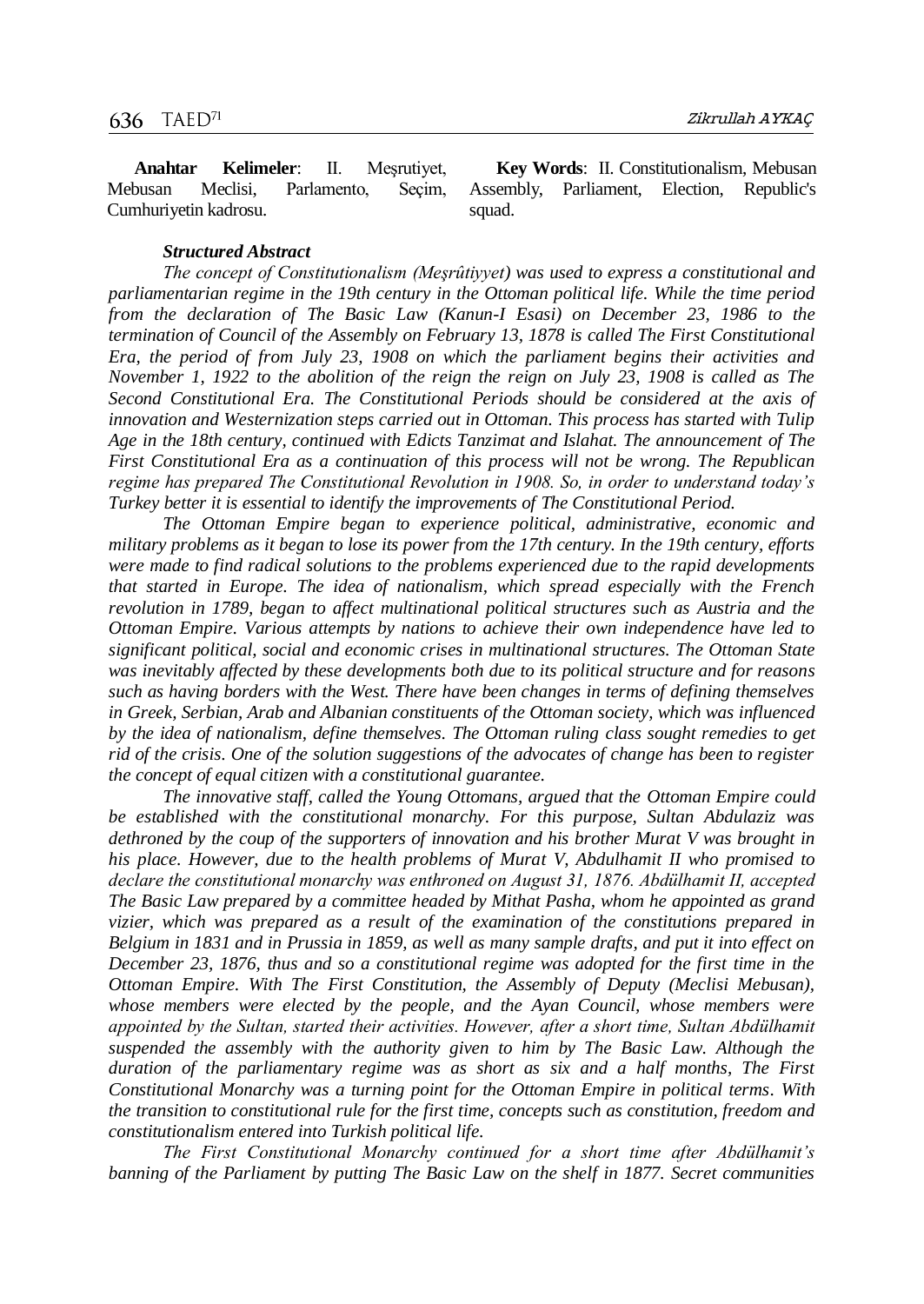*were established both inside and outside the Ottoman borders to declare the Constitutional Monarchy again; these have been identified in time as the Young Turks. The Young Turks, who found the opportunity to organize more easily in Europe, caused the domestic opposition to strengthen again with the delivery of the newspapers they published to the Ottoman country. This opposition movement has gained wide acceptance, especially among young officers in the army. There were many components of the opposition conducting activities for the redeclaration of the Constitutional Monarchy and to end the rule of Abdulhamit II. However, the strongest of these was the group that was named the Ottoman Committee of Union and Progress in 1895. The authoritarian rule of Sultan Abdülhamit II, which lasted for thirty years, ended with the effect of this opposing power. Thus, on 23 July 1908, after a thirty-year The Basic Law came into force again and the parliament was reopened with the declaration of The Constitutional Monarchy.*

*After the Second Constitutional Monarchy, modernization attempts gained momentum. The Committee of Union and Progress has taken steps in many areas. These steps have been the*  basis of administrative and legal infrastructure of local and provincial management of the *Republic of Turkey. Each of the reform efforts that continued until the collapse of the Ottoman Empire constituted a stage in the modernization process. The qualitative point of change in this process was the foundation of the Republic and the subsequent reforms. Republic acquisitions can also be considered as a result of the historical progress of the Ottoman Empire. Because the ongoing modernization process has progressed step by step and each reform initiative laid the groundwork for the next. Therefore, there is a historical continuity in the transition from the empire to the national state. In this context, it would be baseless to claim that the Republic of Turkey is a completely separate state from the Ottoman Empire. Ottoman intellectuals, bureaucrats and military cadres were inherited to the Republic. One of the most important legacies left by the Ottomans to the Republic was the parliament.*

*Developments in the political, economic and social structure in the 19th century pioneered the emergence of new management approaches in the world. The monarchy administrations have been replaced by new forms and tools such as parliamentary system, representation and election. It is necessary to evaluate the political, administrative, military, economic and social developments in the Ottoman Empire from 1876 to 1914 as an important experience and legacy in the process of building the Republic.*

#### **Giriş**

Kelimenin kökeni Arapça *"şart"* olan *"meşrûtiyyet"* kavramı, 19. yüzyılda Osmanlı siyasal hayatında *"anayasalı ve meclisli saltanat-hilâfet rejimini"* ifade etmek için kullanılmıştır. Bu tanımlama yaşanan siyasi, askeri ve sosyal gelişmelerden etkilenerek iki devreye bölünmüştür. 23 Aralık 1876 tarihinde ilan edilen Kanun-i Esasi'den itibaren başlayıp Meclisin feshedildiği 13 Şubat 1878 tarihine kadar geçen süreye I. Meşrutiyet Devri denilirken, meclisin faaliyetlerine yeniden başladığı 23 Temmuz 1908 tarihinden Saltanatın lağvedildiği 1 Kasım 1922 tarihine kadar geçen döneme de II. Meşrutiyet Devri denilmiştir (Hanioğlu 2007: 388). Türk siyasal hayatının önemli bir kesitinde vuku bulan Meşrutiyet devirleri, Osmanlı'da yürütülen yenilik ve batılılaşma adımları ekseninde düşünülmelidir. Bu süreç 18. yüzyılda Lale Devri ile başlamış, Tanzimat ve Islahat Fermanları ile devam etmiştir. I. Meşrutiyet'in ilanı da bu sürecin bir devamı olarak nitelemek doğru olacaktır. Cumhuriyet rejimini, 1908 yılındaki Meşrutiyet devrimi hazırlamıştır. Bu nedenle günümüz Türkiye'sini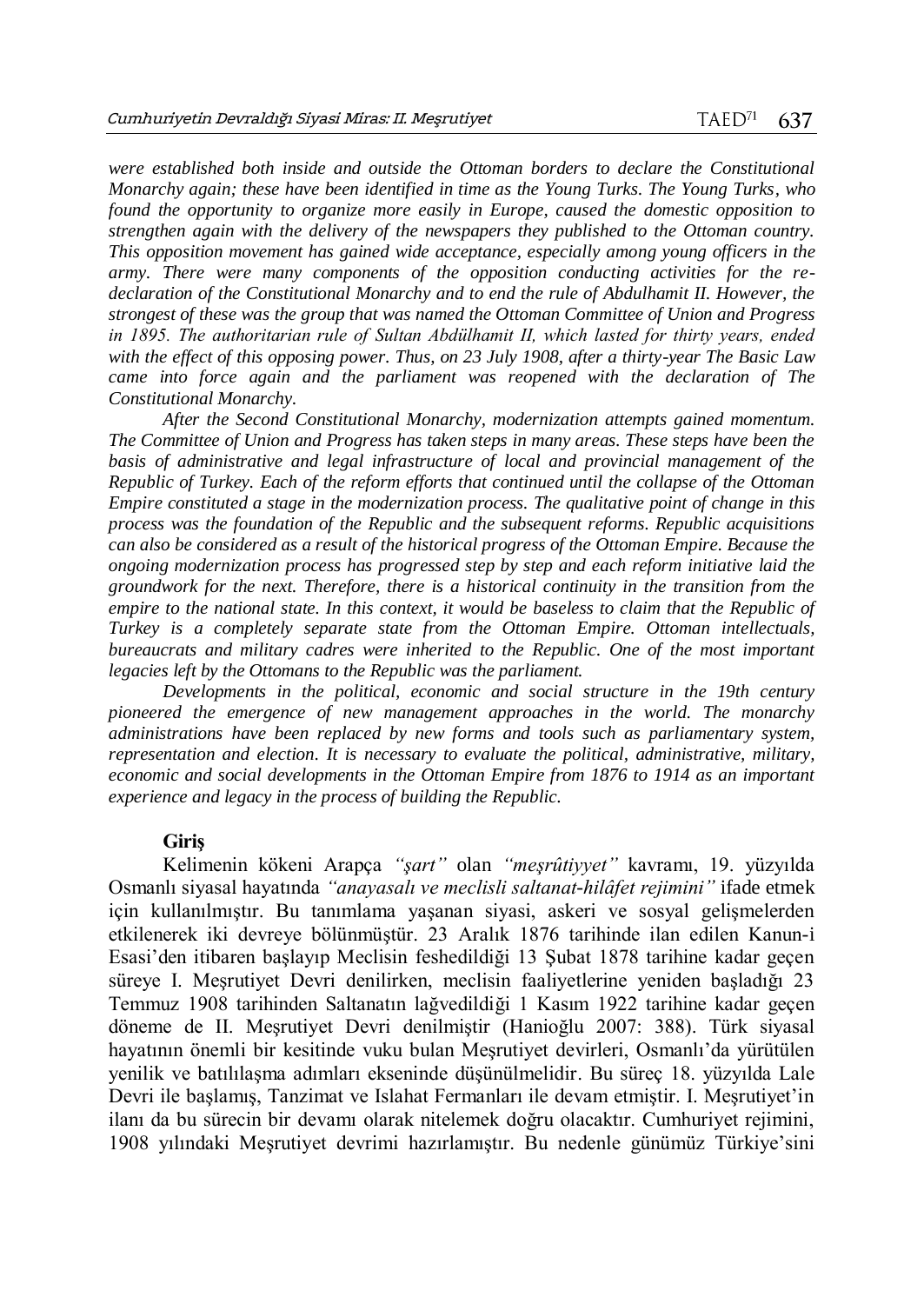daha iyi anlamak için Meşrutiyet dönemi gelişmelerini doğru bir şekilde tanımlamak şarttır (İnalcık 2008: 11).

Osmanlı'da 17. yüzyıldan itibaren başlayan siyasi, idarî, iktisadî ve askerî sorunlar, 18. yüzyılda devam ederek önce duraksamaya ve arkasından da devletin bütün kurumlarında bozulmaya yol açmıştır. 19. yüzyıla gelindiğinde yüzyılın şartlarına has gerçekleşen siyasi, iktisadî ve sosyal şartlara bağlı olarak birbirinden çok farklı değişim ve gelişme yaşanmıştır. Avrupa merkezli yaşanan sosyal, kültürel, dini ve ekonomik, (geçmişi XVI. Yüzyıla dayanan Rönesans, Reform, Coğrafi Keşifler) gelişmelerin yaşandığı yeni dönem ile birlikte dünyada değişimin hızı daha da artmıştır.

1789 yılındaki Fransız devrimi ile beraber yayılım gösteren milliyetçilik düşüncesi Avusturya ve Osmanlı gibi çok uluslu siyasi yapıları etkilemeye başlamıştı. Milletlerin kendi bağımsızlığını elde edebilmek için ortaya koyduğu çeşitli girişimler çok uluslu yapılarda önemli siyasi, toplumsal ve iktisadi krizlere yol açmaktaydı. Osmanlı Devleti de hem siyasi yapısı gereği ve hem de Batıyla sınıra sahip olması gibi nedenlerle bu gelişmelerden kaçınılmaz bir şekilde etkilenmiştir. Milliyetçilik fikrinin etkisinde kalan Osmanlı toplumunun Rum, Sırp, Arap ve Arnavut unsurlarının kendilerini tanımlama biçiminde değişimler yaşanmıştır. Osmanlı yönetici sınıfı içine düşülen bunalımdan kurtulmak için çareler aramıştı. Değişimi savunanların çözüm önerilerinden biri eşit vatandaş kavramının anayasal bir güvence ile kayıt altına alınması olmuştur (Zürcher, 2010: 13-21). Osmanlı, siyasi, iktisadî ve askeri iç dinamiklerinin klasik dönemde sahip olduğu gücünden uzaklaştığının farkındaydı. Bu nedenle toplum yapısını siyasi hasımlarının tahriklerine karşı korumak ve güçlü tutmak için bir dizi ıslahat yapmıştır. Lale Devri, Nizam-ı Cedit ıslahatları, Sened-i İttifak, Tanzimat ve Islahat Fermanları bu yöndeki çabaların sonuçlarıdır. Devleti bulunduğu güç durumdan kurtarma ve Batılılaşma düşüncesi ile atılan adımlar Tanzimat Devri'nde (1839-1876) hız kazanmıştır (Yazıbaşı 2014: 119).

Osmanlı'da anayasal gelişmenin ne zaman yaşandığı konusunda farklıklar içeren görüşlere rağmen, Tanzimat devrinde belirli aralıklarla ilan edilen fermanlarda anayasal örnekler görmek mümkündür. Devlette siyasal ve ekonomik nedenlerin başını çektiği sorunlar ile başa çıkmak amacıyla atılan adımlar toplumda birleştirici bir etki yaratamamıştır. 1856'da ilan edilen Islahat Fermanı ile daha geniş haklara kavuşmuş olsalar da azınlıklar bağımsızlık amaçlı isyanları sürdürmüşlerdir (Uzun 2005:149). Bu nedenle meşrutiyet rejimine yönelme adımlarını Osmanlı'nın iç ve dış siyasette yaşadığı siyasi, iktisadî ve askerî gelişmelerden ayrı düşünmemek gerekir.

Önceleri askerî alanda başlayan ıslahatlar zamanla dış baskının etkisiyle toplumsal ve siyaset alanları başta olmak üzere her alanda görülmeye başlanmıştır. Osmanlı'da bu dönemde yaşanan gelişmelerin önemli bir sonucu olarak olgunlaşmış Osmanlıcılık, Türkçülük, İslâmcılık, Batıcılık gibi fikir akımları ortaya çıkmıştır (Akçura, 1976: 6-8). Aydınların zihni temellerini şekillendirdiği bu fikirlerin yeniliklere yön verdiğini görülmektedir. Bu fikir hareketleri batılılaşma ile birlikte sorunların da son bulacağı algısı güçlendirmiştir. Dönemin siyasi politik gelişmelerini okuyabilen Yusuf Akçura dağılmakta olan devleti kurtarmak için Osmanlıcılık,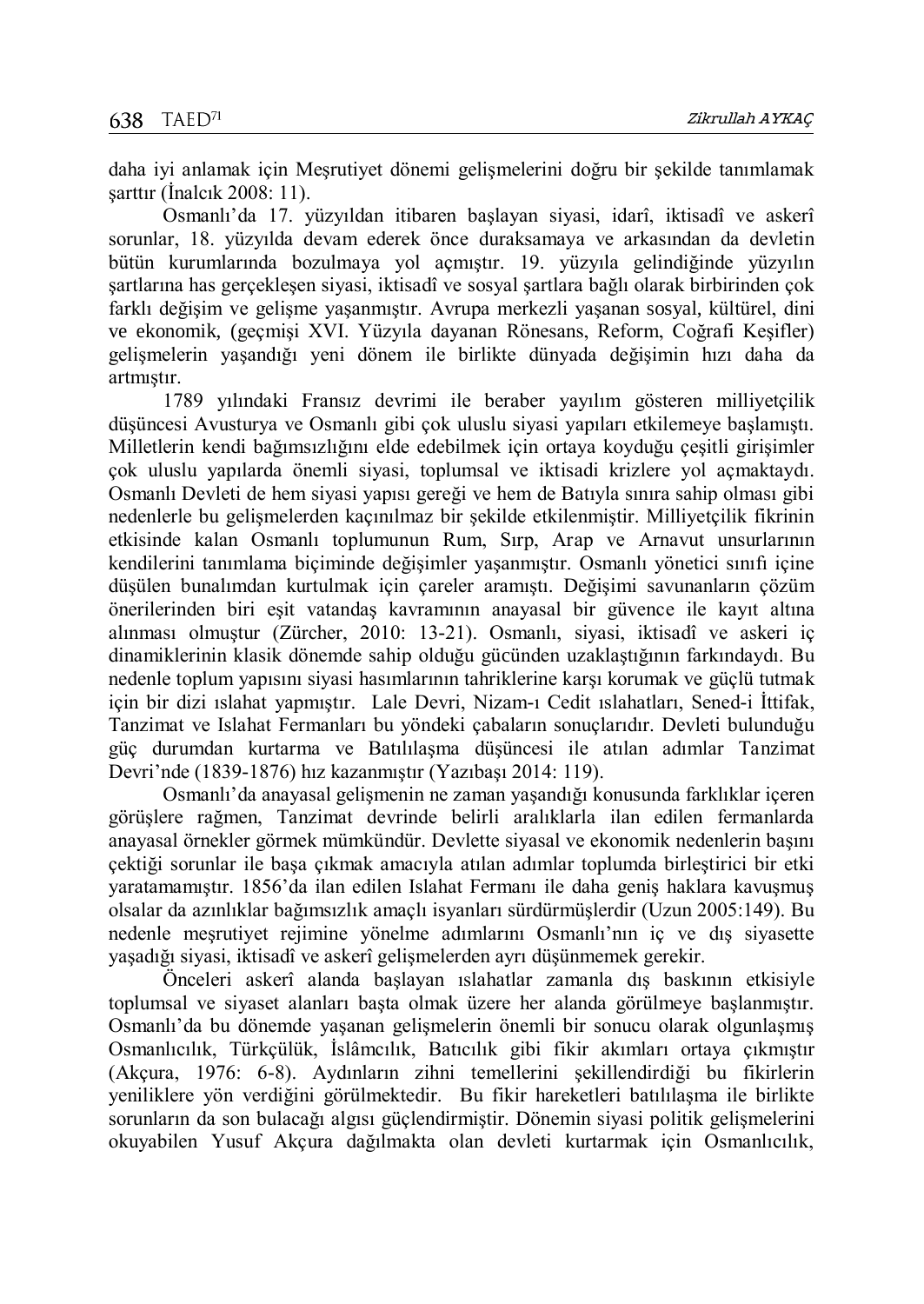İslamcılık ve Türkçülük fikirlerini öne sürerken, Ziya Gökalp ise Batılılaşmak, İslamlaşmak ve Türkleşmek kavramları üzerinde durmuştur (Tunaya 2001: 95).

Çalışmanın içeriğinde ilk başlık altında meşrutiyet rejimini savunan Osmanlı'daki siyasal muhalefet ile I. Meşrutiyet'in ilanı ve Mebusan Meclisi'nin feshedilmesi süreçleri ele alınmıştır. Diğer başlık altında II. Meşrutiyet'e doğru Sultan II. Abdülhamit'e karşı yürütülen muhalefet ile yaşanan siyasal ve politik gelişmeler anlatılmıştır. Son bölümde siyasal muhalefet İttihat ve Terakki Cemiyeti'nin kadrolarının, Cumhuriyet'e intikal eden siyasî, iktisadî ve toplumsal görüşleri anlatılmıştır.

### **Genç Osmanlılar Sahnede: I. Meşrutiyet'in İlanı**

Osmanlı'da asker ve sivillerden oluşan aydın kesim Tanzimat devrinden itibaren süregelen yeniliklerin etkisiyle Batı'da gittikçe kabul gören liberal adımları yakın bir ilgi ile takip etmiş ve tanıma fırsatı yakalamıştır. Bu nedenle Osmanlı'da Meşrutiyet rejimini getirecek doğru hamleler aydınların öncülüğünde gerçekleşmiştir. Osmanlı'nın politik, ekonomik ve kültürel gelişmesi yönündeki çabaların fiili hale dönüşmesine imkân veren süreç 1860'tan itibaren yaşanmıştır. Meşrutiyet düşüncesi, Osmanlı aydınları tarafından 1860'lı yıllardan itibaren açıkça tartışılmaya başlandı.1860'tan itibaren Avrupa'nın merkezinde iki önemli şehirde (Paris, Londra) çıkardıkları gazeteler, dergiler ve yazdıkları ile anayasal düzeni, parlamenter yapıyı ve meşrutiyet yönetiminden bahseden, Genç Osmanlılar hareketi vücut bulmuştur. 1864 yılında Londra'da yayın hayatına başlayan Hürriyet dergisi Genç Osmanlıların siyasal düşünce ve istemlerini yazdıkları ilk yayınları olmuştur (Mardin 2008: 40). Genç Osmanlı hareketinin tasavvur ettiği siyasal modelin, Osmanlı'da inşası için bu taleplerini arttırmışlardır. Bu durum beraberinde iktidar muhalefet eksenli bir mücadeleyi doğurmuştur. Batı'nın sahip olduklarının aynısını Osmanlı'da görmek için birebir örnekler alınmasını istemişlerdir. (Mardin 2007: 23-30; Birecikli 2008: 212-213).

Osmanlı bürokrasisinde yetişmiş altı genç 1865'te İstanbul'daki Belgrat Ormanında, *"İttifak-ı Hamiyyet"* ismiyle bir dernek faaliyeti şeklinde örgütlenmişlerdir. Mehmet Bey ve Namık Kemal'in de bulunduğu bu kişilerin birleştikleri ortak paydaları Osmanlı devlet ricalinin iki önemli şahsiyeti Ali Paşa ve Fuat Paşa'nın siyasi faaliyetlerine karşı duydukları muhalefet düşüncesiydi (Mardin 2008: 132). Osmanlı yönetim erkinin bu iki güçlü şahsını Avrupa'ya karşı yürütülen siyasal mücadelede etkisiz görüyorlardı. Bu nedenle Genç Osmanlılar, devletin egemenlik hakkını kaybetmeden bir bütün olarak varlığını sürdürmesinin güç olduğuna kanaat getirmişlerdir (Akşin 1980: 13-14). Osmanlı'da ilk muhalif hareketi oluşturanların devlet bürokrasisindeki geçmişleri onlara aynı zamanda derin bir deneyim de kazandırmıştır. Gazetecilik onlara bu deneyimlerini daha geniş kitlelere ulaştırma imkânı vermiştir. Bu bir çeşit muhalefet yöntemiydi ve şimdiye kadar da Osmanlı'da karşılaşılan bir durum değildi. Karal, Cemiyetin bu özelliğinden yola çıkarak cemiyetin, Türk siyasal hayatının *«ilk muhalefet partisi»* olarak tanımlamaktadır (Karal 1977: 313).

Genç Osmanlılar hareketi *"Ulum"* ve *"İbret"* isimleriyle çıkardıkları gazetelerde muhalif kimliklerini kaleme aldıkları yazılarıyla meşruti yönetimi ve onun tamamlayıcısı olarak gördükleri vatan sevgisi, eşitlik, adalet, hürriyet kavramlarını ele alıyorlardı. Hüseyin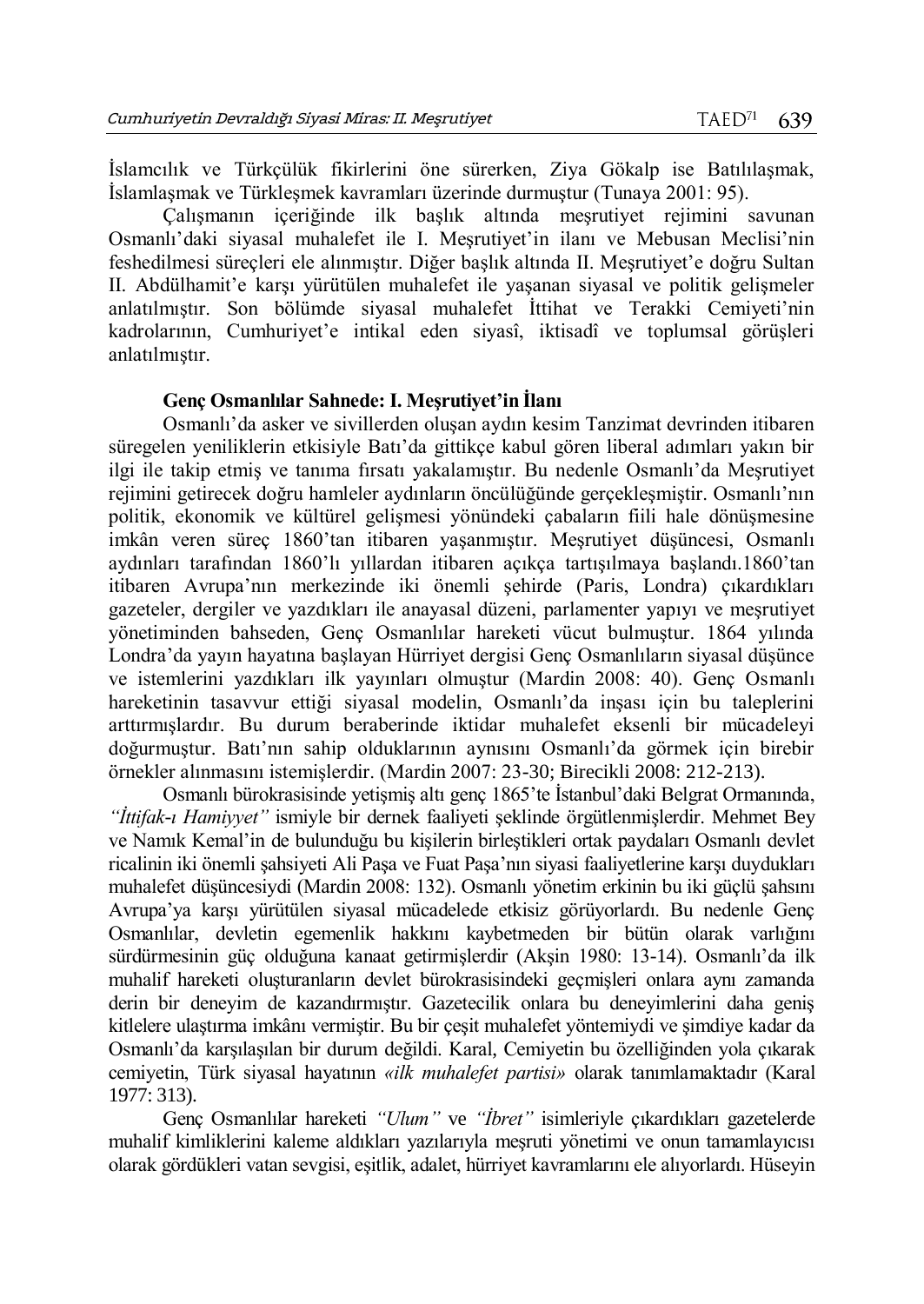Avni Paşa, Mütercim Rüştü Paşa, Mithat Paşa gibi bu fikirleri savunan Osmanlı idaresinde bulunan kişiler mevcuttu. Bunların dışında hürriyet ve meşrutiyet fikirlerine ilgi duyan memur ve asker kökenliler ile tıbbiye öğrencileri bulunmaktaydı (Durdu 2003: 292).

Genç Osmanlılar denilen aydın hareketi, Avrupa'da eğitim almış ve buradaki anayasal gelişmelerden haberdar olmuştu. Parlamenter yönetim ile sorunların aşılacağına dair olan inançları en önemli motivasyon kaynaklarıydı. Yayımladıkları gazeteler aracılığıyla toplumda böyle bir farkındalık oluşturma çabası içerisinde olmuşlardır (Özkaya 1994: 301-303). Genç Osmanlılar hareketi, yazılarıyla bir kamuoyu oluşturmak ve onu sistematik bir bilinçle etkilemeye çalışmak ilk kez onların yaptığı bir işti (Zürcher 2010: 112). Genç Osmanlılar hareketine göre kurulacak yeni parlamenter yönetim ile siyasi iradenin keyfi ve baskıcı uygulamalarına karşı bir balans görevi yapacaktı. Bununla birlikte yürütmenin de parlamento karşısında sorumlu olduğu yeni bir yönetim anlayışı gerçekleştirecekti (Akşin 1997: 146).

Genç Osmanlılar, Tanzimat dönemi boyunca sürdürülen ekonomik siyasetin ve dış politikaların devleti malî siyasi yönden Avrupalılara esir ettiğine inanmış ve kapitülasyonların kaldırılmasını öne sürmüşlerdir. Kurtarıcı anlayışıyla hareket eden Genç Osmanlılar mesajlarının toplumda daha fazla kabul edilmesi için dini söylemler kullanmaktan geri durmamışlardır. Genç Osmanlılar bununla birlikte zamanla sahip oldukları düşüncelerinin İslam kimliği ile temellendirecek ve Batı kaynaklı kavramları bu kimlikle yeniden yoğuracak ve tanımlayacaklardır (Zürcher 1995: 34).

Genç Osmanlılar, meşrutiyet yönetimi sonucunda sağlanacak temsiliyet ile birlikte Osmanlı toplumunu oluşturan her kesimden insanların arasındaki ayrılığın sona ereceğini ve böylece Batılı devletlerin Osmanlı'yı bölme girişimlerinin sonuçsuz kalacağına inanmaktaydılar. Bu düşünceleri benimseyen Osmanlı devlet yönetiminde görevli Mithat Paşa gibi bazı devlet adamları da vardı. Ancak meşrutiyet yönetimine karşı mesafeli olan ve pekte razı görünmeyen Sultan Abdülaziz'in tahtan indirilmesi gerekmekteydi. Sonuçta Sultan Abdülaziz yenilik taraftarlarının darbesi ile tahtan indirilip yerine kardeşi V. Murat getirildi. Ancak V. Murat'ın yaşadığı sağlık sorunları nedeniyle tahta meşrutiyeti ilan edeceğine dair söz veren II. Abdülhamit, 31 Ağustos 1876 tarihinde tahta, çıkarıldı (Çabuk 2015: 15; Hanioğlu 2007: 389).

II. Abdülhamit, sadrazam olarak atadığı Mithat Paşa'nın başkanlığındaki bir kurulun 1831 yılında Belçika'da ve 1859'da Prusya'da hazırlanan anayasalar ile beraber birçok örnek tasarının incelemeleri neticesinde hazırlanan Kanun-i Esasi'yi kabul ederek 23 Aralık 1876 tarihinde yürürlüğe soktu (Eraslan ve Olgun 2006: 34). Böylece Osmanlı'da ilk defa anayasal bir rejime geçiliyordu. İlk anayasaya göre üyelerinin halk tarafından seçildiği Meclis-i Mebusan ile üyelerini Padişah tarafından atandığı Ayan Meclisi faaliyetlerine başladı. Bu anayasaya ile birlikte padişah, bakanlar kurulunu atamasını yapma veya görevden uzaklaştırma, yabancı ülkelerle barış yapma, onlara savaş ilan etme, meclisi açma, gerektiğinde kapama yetkisi tanınmıştı. Kabul edilen kanunların yürürlüğe girmesi ancak padişahın onayı ile mümkündü (Özbudun, 2011: 32-34). İlk meclisi on ayrı milletten gelen mebuslar oluşturmuştur. Bunlar; 69 Müslüman, 46 Hıristiyan ve Yahudi idi. 19 Mart 1877 tarihinde açılan bu meclis yapısı tartışma alanlarını çoğaltmaktaydı (Berkes 2003: 336).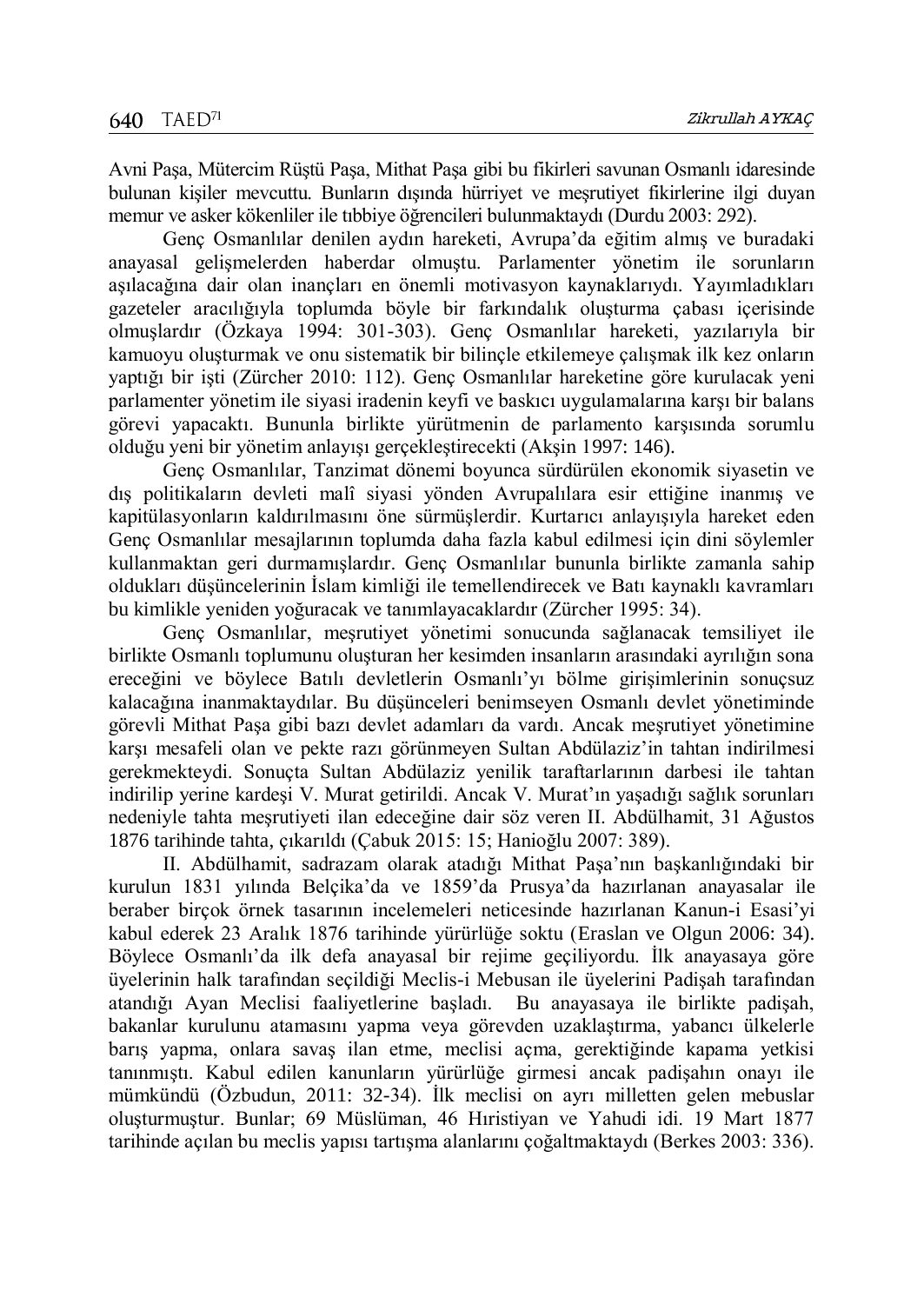Sultan, Kanun-i Esasi'nin kendisine verdiği yetki ile meclisi süresiz tatil etmiştir. Bunun nedeni olarak ta Mebusan Meclisi'nin denetleme gücünün sarayı da içine alacak kadar genişlemiş olmasından rahatsızlık duymasıdır. Bununla birlikte Kanun-i Esasi'yi fazla ilerici bulması da bu kararının ardındaki bir diğer nedendi. Böylece Meşrutiyet dönemi sona ermiş, istibdat devrinin başlangıcı olmuştur. II. Abdülhamit şartları görmek istediği gibi düzenlemiştir. Parlamenter rejimin süresi altı buçuk ay gibi kısa olmuştur. Ancak bu süreç siyasal manada Osmanlı için adeta bir dönüm noktası olmuştur (Tunaya 2001: 15-17). Padişahın yetkilerinin bir anayasa metni ile sınırlandırılmış olması ve kısmen de olsa halk iradesinin yönetime yansımış olması Osmanlı devlet geleneği açısından çok yeni gelişmeler olmuştur. I. Meşrutiyet ile birlikte çokça konuşulan anayasa, hürriyet, meşrutiyet gibi kavramlar otuz yıl süren istibdat rejimine rağmen canlılığını muhafaza edecektir (Özbudun 2011: 37).

## **Genç Osmanlı Hareketinin Zaferi: II. Meşrutiyet'in İlanı**

II. Abdülhamit'in 1877 yılından itibaren meşrutiyet rejiminin ilanı ile birlikte hayat bulan özgürlükleri kaldırıp sonrasında Kanun-i Esasi'yi de rafa kaldırması üzerine kendisine karşı Osmanlı sınırlarının hem içinde hem de dışında gizli cemiyetler kuruldu; bunlar zamanla Jön Türkler adıyla tanımlanacaktır (Karpat 2016: 99). II. Abdülhamit'in iktidarı boyunca Osmanlı iç ve dış siyasetinin oldukça farklılaştığı görülmüştür. Bu farklılaşmanın Sultanın sahip olduğu ihtiyatlı karakteri ve devletin iç ve dış politikada yaşamış olduğu siyasi, iktisadî ve askerî bunalımlar sebep gösterilebilir (Zürcher 2010: 126-127).

II. Abdülhamit'in mutlak iktidarını takip eden ilk on yılın sonrasında Avrupa'da daha rahat bir örgütlenme imkânı bulan Jön Türkler, yayımladıkları gazetelerin Osmanlı ülkesine ulaştırılması ile ülke içi muhalefetin yeniden güçlenmesine neden olmuşlardır. Bu muhalefet hareketi özellikle ordu içerisinde genç subaylar arasında büyük kabul görmüştür. Bu muhalefetin yansıması 1906'da Selanik'te Osmanlı Hürriyet Cemiyeti ismiyle siyasi bir organizasyona dönüşmüştür. Bu muhalif cemiyet bir yıl sonra Paris'te muhalefetini sürdüren Jön Türk hareketiyle irtibat kurmuştur. Ordu içerisindeki genç subayların başını çektiği bu muhalif hareket, Makedonya'daki merkez orduda bir süre sonra görülecek askeri isyanın hazırlayıcısı ve teşvik edicisi olacaktır. Sultan II. Abdülhamit'in otuz yıl süren istibdat yönetimi bu muhalif militer gücün etkisiyle son bulacaktır. Başka bir ifadeyle otuz yıldır uygulanamayan meşrutiyet yönetimi yine bu sayede yeniden tesis edilecektir (Özbudun 2011: 43).

II. Abdülhamit'in yönetiminin son bulması ve Meşrutiyet'in yeniden ilanı gibi birleştirici hedefleri olan muhalefetin birçok bileşeni vardı. Ancak aralarında yazılı bir uzlaşma metni olamayan muhalefetin içinde Liberalist, Osmanlıcı, İslamcı, Mason, Türkçü, Gayrimüslim gibi farklı düşüncede, etnik gruba ait kişiler bulunmaktaydı. Bu çeşitlilik beraberinde uzlaşma sorununu da getirmekteydi (Kodaman 2002: 292). Sultan II. Abdülhamit'in rejimine karşı Jön Türklerin başlattığı muhalif hareket, Osmanlı içinde ve dışında büyük bir güç kazanmıştır. Bu muhalif hareketi daha önceki yenilik taraftarlarından ayıran önemli bir yönü vardı. Bu fark; iktidar merkezinin artık saraydan Babıâli'ye, bürokrasiye geçmiş olmasıydı (Zürcher 2010: 83). Paris'te başlayan muhalefet girişimi engellemelerle karşılaşmıştır. 1889'da İttihadî Osmanî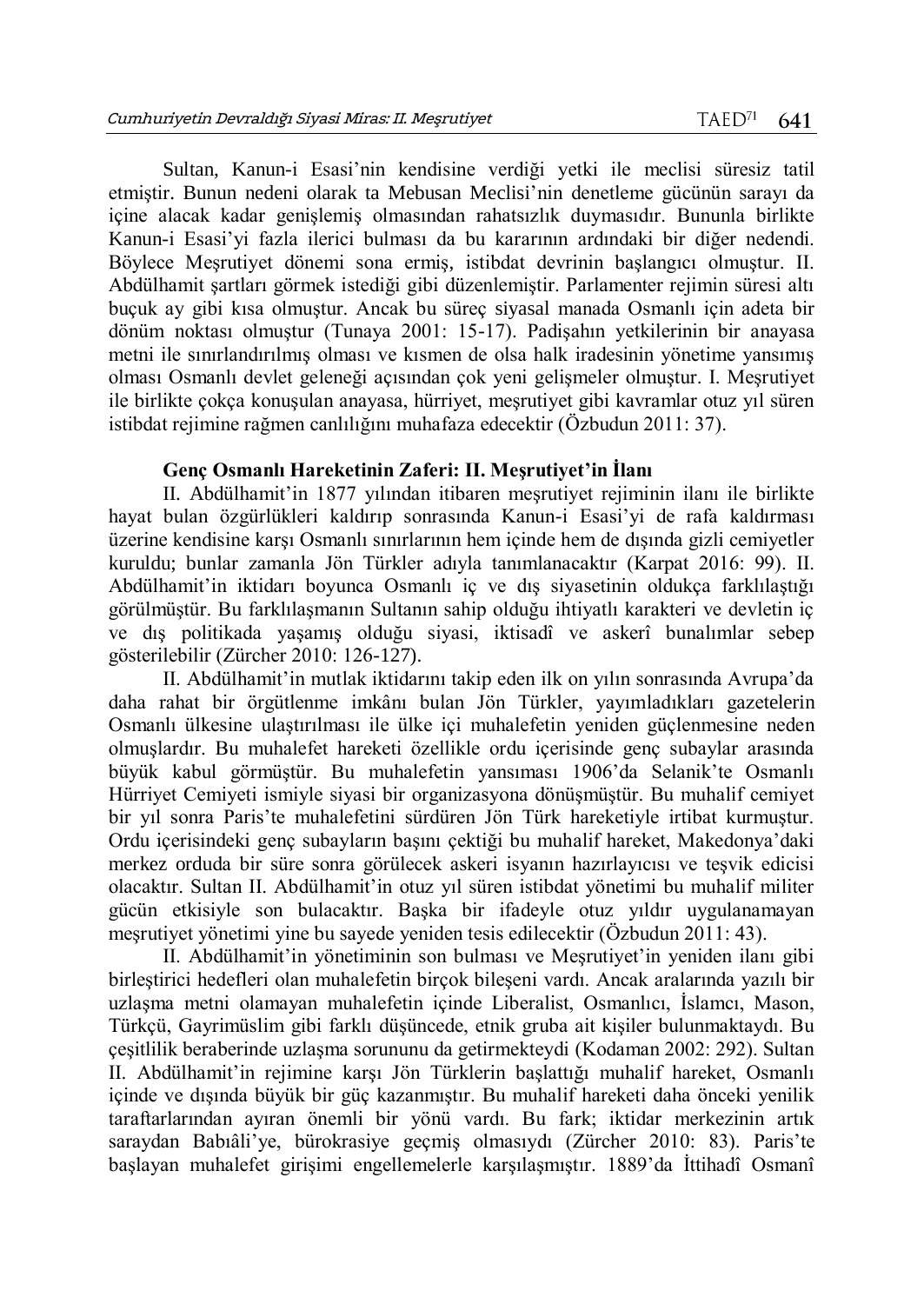ismiyle ortaya çıkan muhalif örgütlenme daha sonra 1895'te Osmanlı İttihat ve Terakki adını almıştır (Aydın 2011: 15).

1902 yılında Paris'te ilk kongrelerini gerçekleştiren Jön Türkler, II. Abdülhamit'i devirmek için propaganda yolunun tek başına yeterli olmayacağını, daha etkili yöntemlere başvurulması ele alındı. Kongrede gerekirse dış ülkelerin baskı ve desteğinin sağlanması da ele alınan bir diğer meseleydi. Bu kongreyi önemli kılan bir diğer husus, Jön Türkler arasında II. Abdülhamit'in yönetimine son verme hususundaki mevcut görüş ayrılıklarının ortaya çıkmış olmasıdır (Kodaman 1889: 67). İttihat ve Terakki Cemiyeti başlangıçta sadece anayasal bir yönetim ve temelinde Osmanlıcılığın esas olduğu hürriyete önem veren bir Osmanlı Devleti'nin varlığını savunmuşlardır. Cemiyet, II. Abdülhamit'in yerine ya V. Murat'ın ya da Mehmet Reşat'ın tahta geçmesini arzu etmişlerdir (Shaw 1983:311). İttihat ve Terakki Cemiyeti ulaşmaya çalıştığı meşrutiyet idaresinin yeniden tesisi için şubeler açarak örgütlenme yoluna gitmiştir. Ancak bu adımlar istibdat yönetimini sona erdirecek güçte değildi. Mason teşkilatının usul ve kaidelerini kabul eden bu cemiyetin çalışmaları, Sultan tarafından yasaklanmış ve birçok üyesi sürgün edilmiştir (Tunaya, 1984: 20). Ülke dışında önemli bir muhalefet sergileyen Jön Türk hareketinin kendi aralarında bir ittifaka sahip olamamaları, cemiyet içerisinde ayrılıklara neden olmakta bu durum da II. Abdülhamit'in cemiyete kolayca müdahale etmesinin önünü açmıştır (Çabuk 2015: 172-173; Aykaç 2020: 85-87).

İstibdat yönetimi boyunca II. Abdülhamit, bir taraftan monarşi yönetimini güçlendirmeye yönelik ihtiyatlı tedbirler alırken diğer taraftan devletin ömrünü daha da uzatabilecek bir dış politika takip etmiştir. Ancak 1906'dan itibaren Abdülhamit idaresindeki ülkede ciddi ekonomik sorunlar görülmüştür. Ülke içerisinde yaşanan pahalılık grevlere hatta küçük çapta isyanlara sebep olmuştur. Ekonomik sıkıntı, asker dâhil memurlara verilmesi gereken maaş ödemelerini aksatmıştır (Zürcher 2010: 141). II. Abdülhamit'in ülke genelinde yönetimine karşı muhalefet edenlere karşı aldığı tedbirlerin siyaseti bu ekonomik sorunlar ile birleşince daha da büyük hoşnutsuzluk oluşuyordu.

II. Meşrutiyet'in ilanına giden süreci hızlandıran gelişmeleri şu şekilde ifade edilebilir:

*1-Abdülhamit'in idaresine karşı duyulan hoşnutsuzluk* 

*2-Bulgar, Sırp, Yunan çete ve komitecilerinin faaliyetleri ve Makedonya'da Türk ve Müslüman halka zulümleri* 

*3-Yurdun birçok yerinde ki (Makedonya, Yemen vs.) ayaklanmalar ve Türk gençlerinin hemen daimî bir seferberlik halinde her tarafta kırdırılması* 

*4-Büyük devletlerin Osmanlının içişlerine karışmaları ve Makedonya'nın elden gitmek üzere olduğu düşüncesinin Türk ve Müslümanlar arasında yerleşmeye başlaması* 

*5-İttihat ve Terakki ile Prens Sebahattin Bey grubunun propagandaları ve bilhassa İttihat ve Terakki Cemiyetinin faaliyetleri* 

*6-Orduda, özellikle 3. Orduda, genç subayların hemen tamamıyla inkılâp lehine kazanılmış ve mevcut yönetime karşı olmaları* 

*7-II. Abdülhamit tarafından yurdun pek çok yerine sürülmüş olan etkili isimlerin*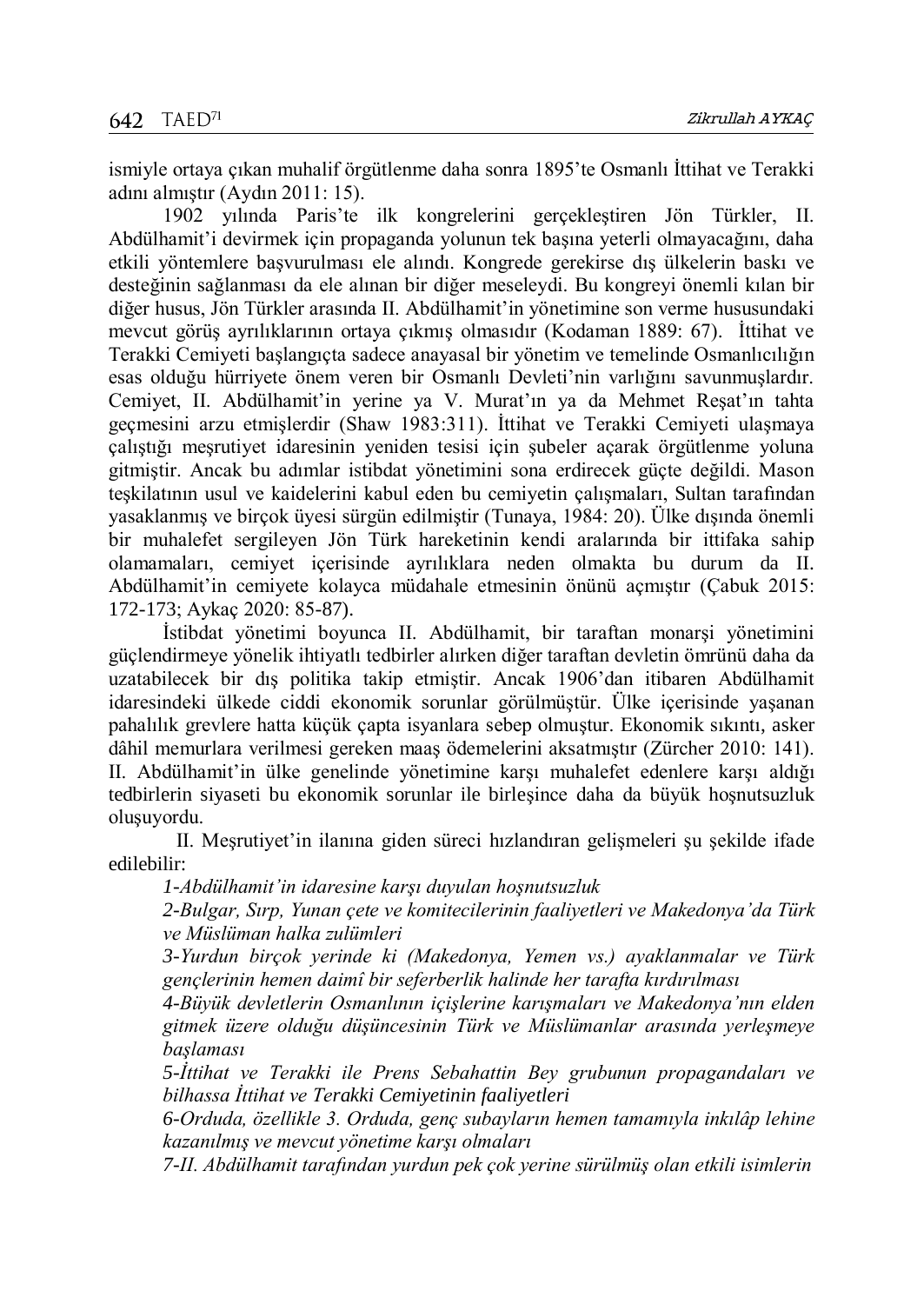## *bulundukları yerlerde halkı bilinçlendirme çabaları* (Akçura 1976: 20).

II. Meşrutiyetin ilânını hazırlayan ve hızlandıran önemli gelişmelerden diğer bir gelişme de 1907 yılında II. Abdülhamit'e karşı muhalif iki gücün birleşmesi olmuştur. Selanik'te Mithat Şükrü, İsmail Canbolat, Bursalı Tahir, gibi muhalif kişilerin kurduğu *Osmanlı Hürriyet Cemiyeti* ile Jön Türklerin Paris Şubesinin birleşmesidir. Böylece ortak amaç birliği ile II. Abdülhamit yönetimine muhalefet edenlerin içerisinde ordunun silahlı meşrutiyetçi, milliyetçi, özgürlükçü subaylar da dâhil olmuştur. Bu ittifak ile birlikte artık muhalefeti oluşturan askeri ve sivil birleşenleri birlikte hareket etmişlerdir (Kodaman 2002: 293).

Rumeli'de yaşanan Makedonya sorunu bölgedeki Türk varlığı açısından önemli bir problem oluştururken diğer taraftan da dış politikada yeni bir krize yol açmıştır. Balkanlarda Avusturya, Rusya, İtalya yeni hâkimiyet sahası elde etmek ve üstünlük kurma mücadelesine girişmişlerdi. Bu sırada Balkanlarda Rum, Bulgar, Sırp ve Arnavutlar arasında yaşanan amansız siyasal rekabet Osmanlı'nın zayıf gücü ile birleşince kaçınılmaz sorunları doğurmuştur. Balkanlardaki bu şekilde bir çekişme sahasına dönüşmesi karşısında bölgedeki Türkler, Jön Türk mensupları, İttihat ve Terakki yönetici kadroları ve 3. Ordu subayları arasında endişelere yol açmıştır. Balkanlardaki bu siyasi hadiseler o zamana kadar II. Abdülhamit'in istibdat rejiminin ve Panislamizm politikasına karşı olan Rusya ve İngiltere'yi birbirine yaklaştırmıştı. (Kodaman 2002: 295).

9 Haziran 1908 tarihinde Baltık Denizi kıyısında bulunan Reval (Tallinn) şehrinde, Rus Çarı II. Nikola ile İngiltere Kralı VII. Edward'ın bir araya gelmesi ve Osmanlı topraklarının kaderini etkileyecek adımlar atmaları İttihat ve Terakki muhalefetini daha da artmasına yol açmıştır (İslamoğlu, 2017: 60-61). Bu durumlara ek olarak II. Meşrutiyet mücadelesinin temelindeki nedenlerden ilki Meclisin kapatılması ve Kanun-ı Esasi'nin yürürlüğüne son verilmesidir. İkincisi ise, II. Abdülhamit'in baskıya dayalı *"istibdat"* yönetimini kurması olmuştur. Yönetme erkinin Padişah'a geçmiş olması ve bunun kullanılarak, Bab-ı Ali başta olmak üzere ulemanın, ordu faaliyetlerinin azaltılmış olması, muhalefetin dar bir çevreye sıkışmasın yol açmıştır (Kodaman 2002: 291-292).

Bu süre zarfında meydan gelen Reval görüşmesi, dış basında *"Osmanlı'nın paylaşılmasına karar verildiği"* şeklinde yorumlanmıştır (Karal 1996: 26). İttihatçıların önde gelen isimlerinden Enver Bey ve Niyazi Bey hükümetin Reval görüşmelerine tepkisiz kaldığını öne sürerek Makedonya'da isyanı başlatmışlardır (Kodaman 1989: 68). İttihatçıların II. Abdülhamit'ten talepleri meşrutiyeti yeniden ilan etmesiydi. Bu adım sonucunda, Jön Türkler Osmanlı'yı kurtarmanın yegâne yolu olarak; II. Abdülhamit'in yönetimine son verilmesini ve meşrutiyetin yeninden tesis edilmesini görüyordu. Osmanlı'nın siyasi hasımları ise devletin parçalanmasını ve birer sömürge haline getirilmesini planlıyordu. Ulus devletlerini kurmak isteyen azınlıklar ise gerekli siyasi şartların oluşmasını istiyorlardı (Kodaman 2002: 295).

Makedonya'da meydana gelen isyan hadisesi hakkında başkente gelen haberler oldukça endişe vericiydi. II. Abdülhamit, ordunun tamamen İttihat ve Terakki'nin kontrolüne geçmesi ve depolardaki silahların halka dağıtılması gibi gelişen olaylar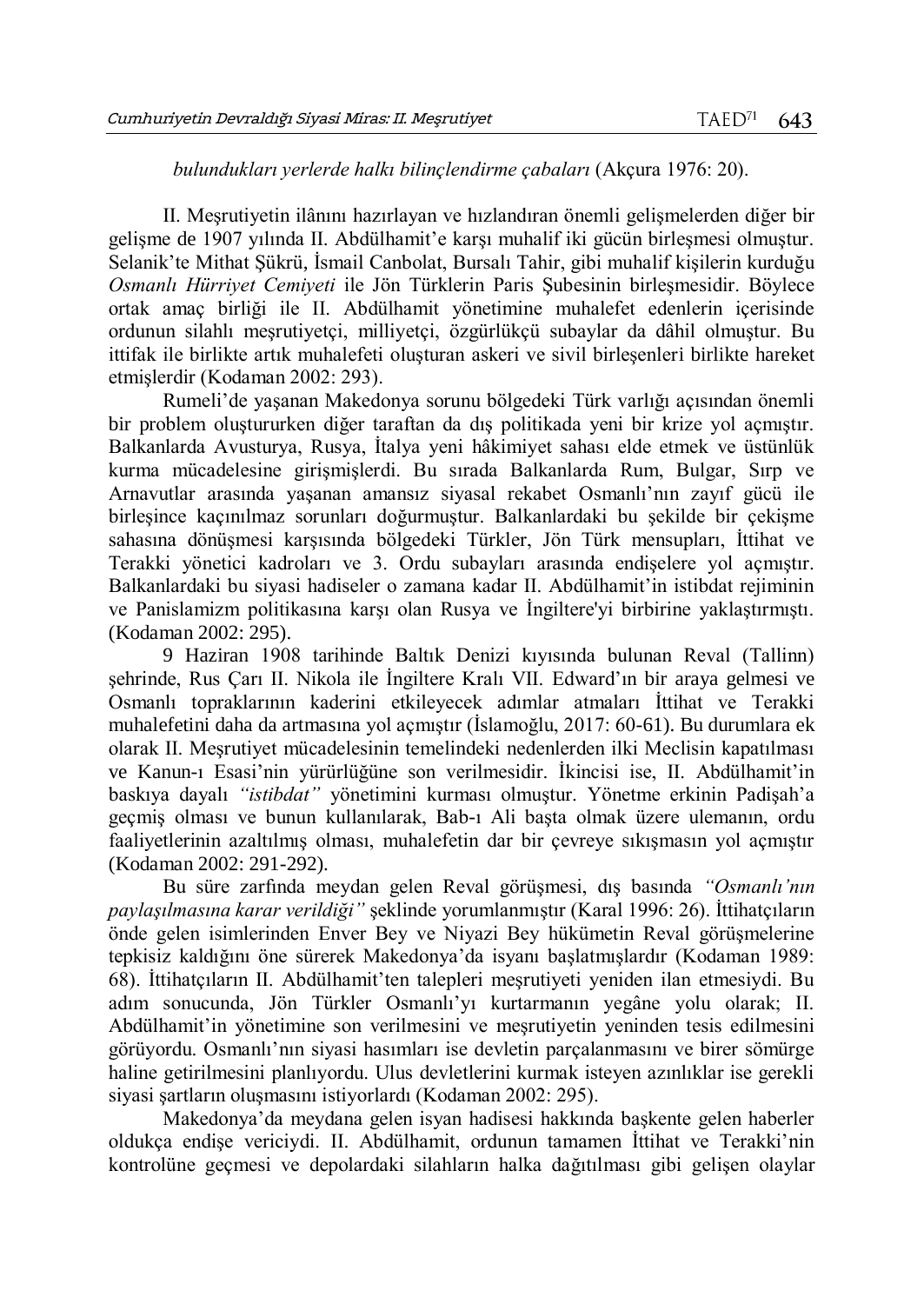sonucu isyanın daha da genişlemesinden endişe duymuştur (Kodaman 1989: 68-69; Çabuk 2015:180). Sultan tedbir olarak, Anadolu'dan güvendiği askeri birlikleri Makedonya'ya gönderdi. Ancak bu tedbirler yeterli sonuç vermedi (Kodaman, 1989: 47; Zürcher 2010:141-142). Cemiyet, 21 Temmuz 1908 tarihinde saraya gönderdiği telgrafta ilk defa ismini kullanarak Kanun-i Esasi'nin yeniden ilan edilmesini istedi. İttihat ve Terakki'nin meşrutiyetin yeniden ilanı için Makedonya'da başlattığı isyan girişiminin iktidarını sonlandıracağı endişesi taşıyan II. Abdülhamit, İttihatçıların taleplerine olumlu cevap vermiştir. 23 Temmuz gecesi padişah meşrutiyeti yeniden ilan edeceğini duyurmuştur. Böylece, İttihatçılar yıllardan beri mücadelesini verdikleri meşrutiyetin yeniden ilanını sağladıkları için bir zafer kazanmışlardı (Kodaman 1989: 47-68). 23 Temmuz 1908 tarihinde Otuz yıllık bir aradan sonra Kanun-i Esasi tekrar yürürlüğe girerken parlamento yeniden faaliyetlerine başlayacağı ilan edilmişti (Zürcher 2010: 142). II. Abdülhamit'in bu kararı bir gün sonra 24 Temmuz 1908 tarihinde resmiyet kazanmış ve yöneticilere seçimler için gerekli hazırlıkları yapmaları hususunda emirler gönderilmiştir (Kodaman 2002: 297).

Meşrutiyet rejimin doğası gereği toplanacak meclis için yapılan seçimler sonrasında seçilen 160 Türk, 60 Arap, 27 Arnavut, 26 Rum, 14 Ermeni, 10 Slav ve 4 Yahudi ile toplamda 301 yeni üyenin katılımıyla 17 Aralık 1908 tarihinde açılmıştır (Kodaman, 1989: 48). İttihat ve Terakki yöneticileri başlangıçta Bab-ı Âli'yi doğrudan yönetmekten kaçınmıştır. Bunun sebebi Osmanlı siyasal kültüründe mevcut olan yaş ve kıdem geleneğiydi. İttihatçılar bu geleneğin aksine genç ve daha önce daha önemli devlet işlerinde bulunmamış olmalarıydı. Ayrıca toplumda II. Abdülhamit'e duyulan hissiyat hala güçlüydü. II. Meşrutiyetin'in yeniden ilanının padişahın bir lütfu fikrini taşıyan geniş kitleler mevcuttu (Zürcher 2010: 147; Özbudun 2011: 43). Mebuslar, hükümeti desteklemekte Cemiyetten bağımsız hareket etmek hususunda tereddüt yaşamışlardır. Çünkü İttihat ve Terakki Cemiyeti henüz gizlilik halini açığa çıkarmamış ve yeni kurulan hükümette de temsilci bulundurmuyordu (Çabuk 2015:187). İttihatçılar bir bakıma Meşrutiyet'in ilanına etki etmişler ve Kanun-i Esasi'yi tekrar yürürlüğe koymuşlar fakat devletin işleyişini eski devrin deneyimli idarecilerine bırakmışlardı.

İttihatçılar seçim sonucunda çoğunluk elde etmiş olsalar da mecliste muhalefetin küçümsenmeyecek sayıda temsilcileri bulunmaktaydı. Hatta meşrutiyet fikrini savunanlar yurt dışından ülkeye dönerek bir bakıma rejimi sahiplenip rejim içerisinde görevler almak isteyeceklerdir. Ancak bir kısmı İttihatçı kadrolar tarafından dışlanınca bunlar muhalefete katılacaktır. Jön Türklerin arasında geçmişe dayanan liberallerin ve milliyetçilerin başını çektiği fikri ayrılıklar şimdi iktidarları sırasında yeniden ortaya çıkmıştı. Bu çok çeşitli meclis aritmetiği beraberinde siyasal partilerin kurulmasına neden olmuştur. Bu durum Osmanlı'da bir ilk idi (İslamoğlu 2015: 71). Ancak İttihatçılar için, 1976 yılında elde ettikleri tecrübe çok değerli ve önemliydi. Bu nedenle meşrutiyeti güçlendirmek ve devamını güvenceye almak için yeniliklere başladılar. İttihat ve Terakki yöneticileri, 1876 yılındaki ilk deneyimlerinin de etkisiyle 15 Ağustos 1909 tarihinde padişahın yönetimdeki etkisini kaldırmayı başarmışlardı (Kodaman 1989: 49).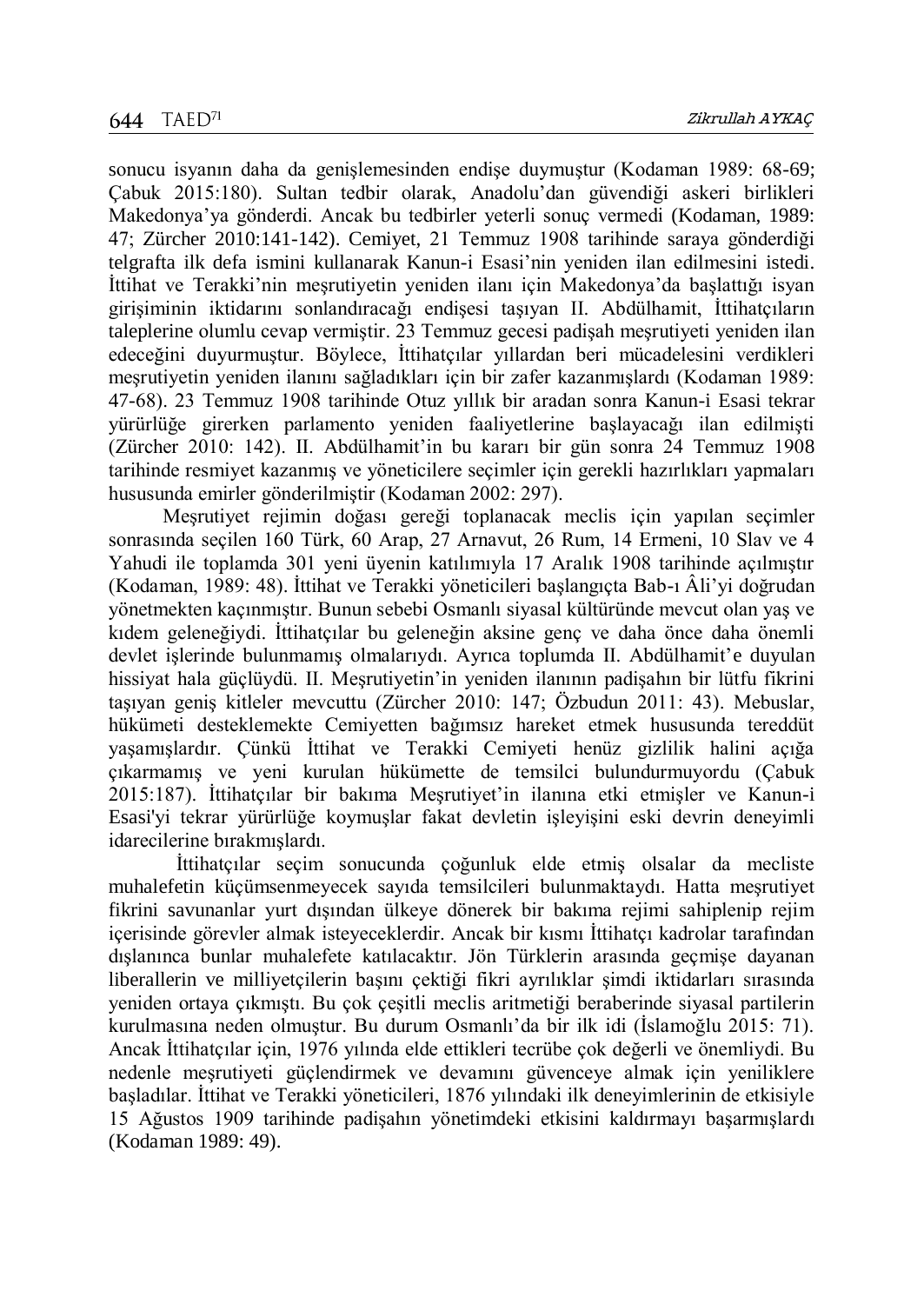İttihatçılar için temel sorun; halkın büyük sevinç gösterileri ile kutladıkları meşrutiyet rejiminden anladığı şey ile tasavvur ettikleri düşünce arasında önemli bir farkın olmasıydı. Meşrutiyet, toplumun büyük bir kesiminde sorunlara karşı çözümler getirecek kurtarıcı bir güç gibi görülmüştür. Vergilerden bunalan taşra nüfusu için meşrutiyet bu yüktün hafiflemesi anlamına gelirken, memurlar için yeni terfiler ve maaş zammına yol açabilirdi (Yıldız 1989: 251). İttihat ve Terakki yöneticileri, 1876 yılındaki ilk deneyimlerinin de etkisiyle 15 Ağustos 1909 tarihinde kabul edilen madde ile padişahın yönetimdeki etkisini kaldırmayı başarmışlardı. İttihat ve Terakki hâkim oldukları imparatorluğun bu son döneminde, yaşanan bunalım ve istikrarsızlıklara rağmen birçok alanda modernleşme çabalarını sürdürmüştür.

II. Meşrutiyet döneminde yaşanan modernleşme girişimleri 1913'ten sonra daha da hız kazanmıştır. Bu süreçte bakanlıklar daha işlevsel hale getirilmiştir. Vergi düzenlemesi yapılmıştır. Ziya Gökalp'ın önerisiyle ulema ve şeriat mahkemeleri üzerindeki denetim daha da artırılmıştır. Taşrada mevcut yönetim sistemi yeniden tasarlanmıştır. Belediye hizmetleri başlatılmıştır. İlk önemli örneği İstanbul'da yeni bir belediye teşkilatının kurulmuş olmasıdır (Shaw 1983: 367-369 ). Ayrıca polis, itfaiye, toplu taşıma hizmetlerinde yeniden düzenlenmeler yapılmıştır. Atılan bu adımlar, Türkiye Cumhuriyeti'nin yerel ve taşra yönetiminde idari ve hukuki alt yapısının temelini oluşturmuştur. İttihat ve Terakki yönetimi toplumsal hayatın çağdaşlaşması alanında adımlar atmıştır. Bu amaçla kılık kıyafette batılılaşma örnek alınmıştır. İttihat ve Terakki yönetimi ekonomi alanda izledikleri milli iktisat politikası ile ekonomik hayatta etkinliğin Türklere geçmesi için kanunlar çıkartmışlardır (Shaw 1983:310). Milli iktisat oluşturma çabaları Cumhuriyet döneminde örnek alınarak devam edecektir. Meşrutiyet ile birlikte ülkede görülen yeni durumlardan biri de işçiler arasında görülen grev dalgası ve ilk defa bir kadın hareketinin başlıyor olmasıdır (Çavdar, 1991: 39). İttihat ve Terakki yöneticileri, II. Meşrutiyet rejimini benimseyecek ve devamını sağlayacak yeni kadroları oluşturmak için eğitim kurumlarına yönelmiştir. Eğitim alanı, II. Meşrutiyet ile birlikte cemaat yapısından üretim ilişkilerinin belirlendiği toplum yapısına geçilmiştir (Çelebi ve Asan 2014: 265). Bütün bu çabalar aynı zamanda bu döneme tanıklık eden Cumhuriyetin kurucu kadrolarına büyük bir tecrübe olacaktır.

## **Cumhuriyetin Devraldığı Siyasi Miras: II. Meşrutiyet**

Tanzimat'tan itibaren uygulamaya konulan reformlar ile değişim sürecine girilmiştir. Osmanlı İmparatorluğu'nun çöküşüne kadar devam eden reform çabalarının her biri, modernleşme sürecinde nicel bir aşamayı teşkil etmiştir. Bu süreçteki nitel değişim noktasını, Cumhuriyet'in kuruluşu ve akabinde yapılan inkılâplar teşkil etmiştir (Acun 2007: 60). Cumhuriyet kazanımları aynı zamanda Osmanlı Devleti'nin tarihsel ilerlemesinin bir sonucu olarak kabul edilebilir. Çünkü süregelen modernleşme süreci adım adım ilerlemiş ve her bir reform girişimi bir sonraki için zemin hazırlamıştır. Dolayısıyla imparatorluktan millî devlete geçişte tarihi bir süreklilik söz konusudur. Bu bağlamda Türkiye Cumhuriyeti'nin Osmanlı Devleti'nden tamamen ayrı bir devlet olduğunu iddia etmek temelsiz bir yaklaşım olur.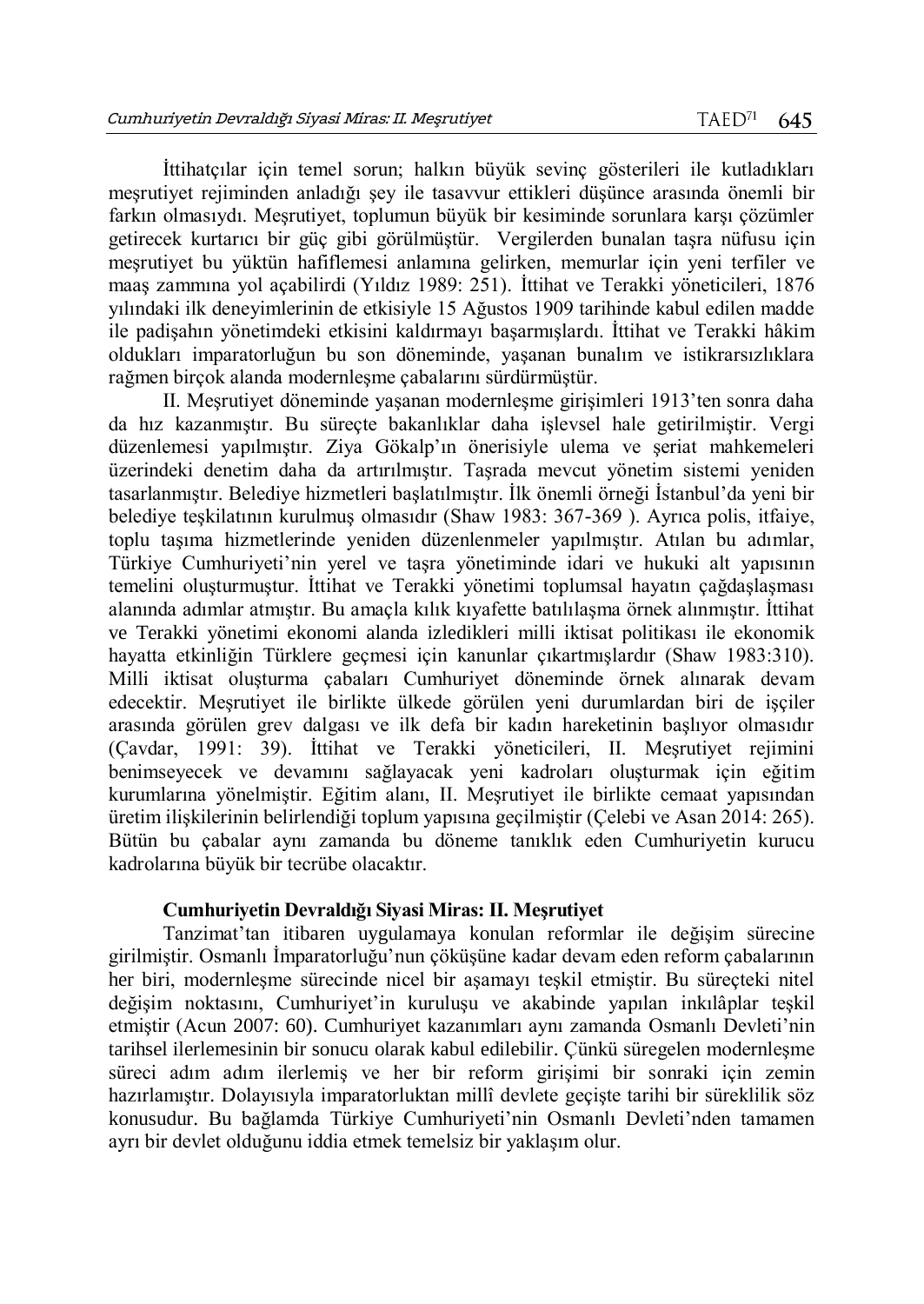İmparatorluk genç cumhuriyete parlamento, siyasal parti kadroları, basın gibi siyasal kurumları miras bıraktı. Cumhuriyetin tabipleri, fen adamları, hukukçu, tarihçi ve filologları son devrin Osmanlı aydın kadrolarından çıktı. Cumhuriyet ilk anda eğitim sistemini, üniversiteyi, yönetim örgütünü, mali sistemini, imparatorluktan miras aldı. Cumhuriyet devrimcileri, son asrını modernleşme sancıları ile geçiren imparatorluğun kadrosu ile yola çıktı" (Ortaylı 2008: 36-37). Ortaylı'nın belirttiği üzere Cumhuriyet'i kuran, devrimleri yapan kadrolar dışarıdan alınmış değildi. Hepsi Osmanlı eğitim kurumlarında yetişmiş, Osmanlı bürokratik ya da askeri kurumlarından çıkmış ve Osmanlı siyasi geleneğinin ve zihniyet yapısının izlerini taşıyan kişilerdi. Nitekim kurdukları yeni rejim özü itibariyle eskisinin özelliklerini bünyesinde barındırmaktaydı. İmparatorluk tarihe karıştığında, Milli Mücadeleyi yürüten ve Cumhuriyeti kuran kadrolar, Osmanlı bürokrasi geleneğinden geliyordu (Acun 2007: 50).

Osmanlı aydın, bürokrat ve asker kadroları Cumhuriyet'e intikal etti. Osmanlı'nın cumhuriyete bıraktığı belki de en önemli miras parlamentoydu. Özellikle de 1909 Anayasa değişikliklerinden sonra Osmanlı siyasal yapısı büyük ölçüde parlamenter sistemin özelliklerini taşıyordu. Mustafa Kemal, Osmanlı Mebusan Meclisi'nin kapatılmasına kadar bu meclisin Erzurum üyesiydi. Yeni kurulacak devletin sınırlarını büyük ölçüde belirleyen Misak-ı Millî kararı da yine Meclis-i Mebusan'da alınmıştı. Fakat bu meclisin kapatılmasından sonra Ankara'da TBMM'nin açılması ihtiyacı doğmuş ve bu yeni meclisin 92 üyesi eski Mebusan Meclisi üyeleri arasından seçilmişti. Diğer üyeler ise o güne kadar Anadolu'da direnişi örgütleyen İttihatçı kadroların kurduğu Müdafaa-i Hukuk cemiyeti üyelerinden seçilmişti (Kaya 2015: 4; Acun 2007: 53-54).

II. Meşrutiyetin ilanından sonra 1909 yılında anayasada yapılan değişiklerle Kuvvetler ayrılığı ilkesinin kabulü sağlanmıştır. Yasama ve yürütme yetkilerini padişahtan alarak bağımsız kurumlara devretmiştir. Bakanlardan oluşan hükümetin yalnızca meclise karşı sorumlu olmasıyla, gerçek bir parlamenter düzene geçiş sağlanmıştır. Anayasanın kapsamı bütün halinde değerlendirildiğinde, hukukun üstünlüğüne dayalı, laik ve demokratik bir devlet sisteminin önünü açtığı görülür. 1909 Anayasası, bu nitelikleri ile Cumhuriyet döneminde oluşturulacak siyasi rejim ve hukuk sisteminin temelini atmış görünmektedir (Tanör 1983: 24-25; Acun 2007: 54). 20 Ocak 1921'de Teşkilat-ı Esasiye Kanunu kabul edildi. Kanun-ı Esasi'nin bu anayasaya aykırı olmayan bütün hükümlerinin geçerliliği devam etti. Bu durum 1924 anayasasının kabulüne kadar devam etti. Osmanlı Devleti anayasası geçerliliğini bir süre sürdürmüştür (Erdoğan 2011: 54).

Cumhuriyet döneminde hukuk alanında yapılan modernleşme çalışmaları Osmanlı Devleti'nin bu alandaki tecrübelerini miras almıştır. Osmanlı Devleti'nde Tanzimat döneminden itibaren Fransa, İtalya vb. ülkelerin kanunlarından istifade edilmiştir. Cumhuriyet döneminde laik hukuk sistemini esas almakla birlikte sosyal toplumsal yapıya uygun tecrübeler sürdürülmüştür (Acun 2007: 54). Meclis-i Mebusan kapatılmadan önce son kanun olarak küçükbaş hayvanlardan alınacak vergiyi belirleyen Ağnam Vergisi kanunu görüşülmekteydi. Ancak meclis kapatılınca görüşmeler yarıda kalmış ve Ankara'da açılan yeni mecliste de ilk iş olarak 24 Nisan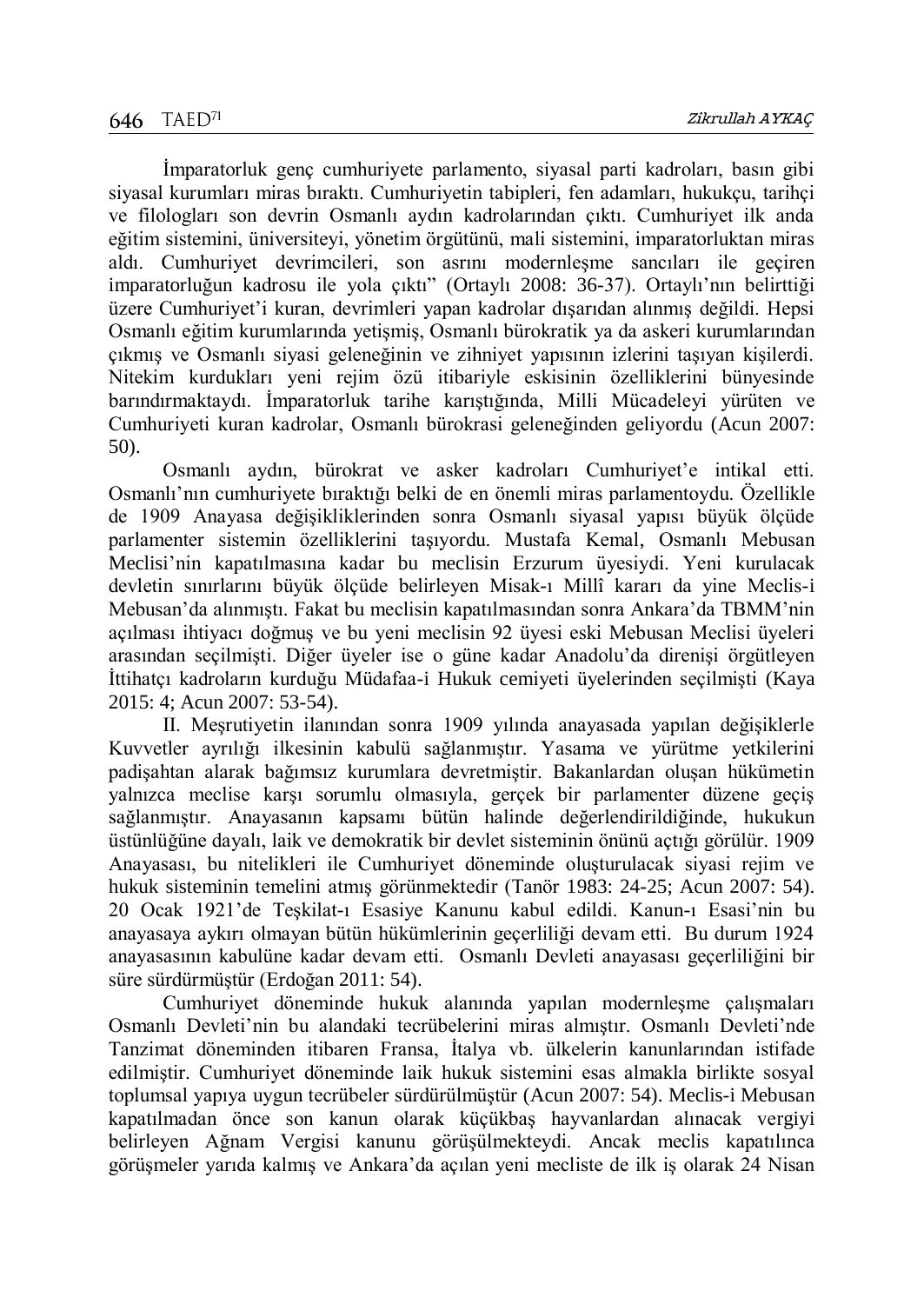1920 tarihinde Ağnam Vergisi Kanunu çıkarılmıştır. Bu olay iki yönetim arasındaki sürekliliği en iyi şekilde gözler önüne sermektedir (Kaya 2015: 4).

Eğitim ve kültür Cumhuriyet modernleşmesinin Osmanlı modernleşmesinden biraz farklılaştığı ve radikalleştiği bir alandır. Ama yine de bu alanlarda her iki modernleşme arasında önemli bir devamlılıktan ve benzerlikten bahsetmek mümkündür. Eğitim alanındaki modernleşme çabaları Osmanlı döneminde başlar.

II. Meşrutiyet'ten sonra İttihatçıların eğitim politikaları cumhuriyet dönemindeki eğitim politikalarının adeta zeminini hazırlıyordu. Cumhuriyeti kuran kadroların da bu dönemi bizzat yaşamış eski İttihatçılar olduğu düşünülürse bu devamlılığın çok da şaşırtıcı olmaması gerektiği anlaşılabilir (Acun 2007: 59). Osmanlı Devleti'nde Batı modelinde açılan okullar, Cumhuriyet döneminde yeniden yapılanmaya tabi tutularak devam etti. II. Meşrutiyet döneminde eğitim konusunda kayda değer gelişmelerin yaşandığı ve Cumhuriyet döneminde yapılacak olan düzenlemelere hem düşünce hem de uygulama düzeyinde, zemin hazırladığı görülür. Bu dönemde ilköğretim parasız ve mecburi hale getirilmişti (1913). Cumhuriyet döneminde çıkarılacak olan Tevhid-i Tedrisat Kanunu yolunda gerekli adımlar da atılmış, örneğin eğitimin millileştirilmesi, Arap alfabesi yerine daha kolay öğrenilen Latin harflerinin öğrenilmesi konusunda girişimlerde bulunulmuştu (Acun 2007: 59; Tekelli 1983: 659).

II. Meşrutiyet döneminde tartışılan konulardan biri olan dil ve alfabe Cumhuriyet döneminde sonuçlandırılmıştır. Bu konuda Osmanlı zamanında da çeşitli girişimler olmuştu, yani bu yenilik girişimi de Cumhuriyet döneminde ortaya çıkmış değildi. Enver Paşa Osmanlıca metinlerinin okuyuşunu kolaylaştırmak için Arap harflerinin birleşik değil de ayrı yazılmasını öngören "Enver-i Huruf" denen bir yazım biçimi geliştirmiş fakat bu pek tutulmamıştı. Türkçe'nin ilim dili olması çabaları yine Osmanlı Devleti'nin son döneminde ciddi şekilde tartışılmaya başlanmıştır. (Akyol 2002: 123; Tekeli 1983: 664). Cumhuriyet döneminde Dar'ül Fünun, İstanbul Üniversitesine dönüştürülmüştür. Osmanlı'nın zengin mirası: idari, siyasi, kültür, eğitim, kişilik gibi değer yargıları büyük ölçüde varlığını koruyarak Cumhuriyet ile millileşmiştir.

Cumhuriyet Devri, Türk eğitim sisteminde yüzyıllar boyunca modern eğitim sistemine ulaşmak için yapılan çabaların gerçekleşmesini sağlayan bir dönem olmuştur. Temelleri Osmanlı'nın son yıllarında atılan eğitim reformları, Cumhuriyet döneminin gerekli alt yapısını hazırlayarak hem Cumhuriyet'e birikim bırakmış hem de toplumun zihinsel olarak hazırlanması için önemli bir basamak olmuştur (Duran 2017: 73).

## **Sonuç**

Osmanlı Devleti'nde reformlarının Batılı bir karakter kazandığı 18. yüzyıldan itibaren atılan adımların ana hedefi devletin gücüne güç katmak anlayışı olmuştur. Böylece devletin yaşamış olduğu sorunlardan kurtulabileceği düşünülmüştür. Osmanlı yönetici kadrolarının öncülük ettiği ve bu kesim ile sınırlı kalan bu yenilik hareketlerine halkın iradesi dâhil olmayınca yüzeysel kalmış, uygulama alanı bulamamıştır. 19. yüzyılda yaşanan siyasi, politik, ekonomik ve toplumsal yapıdaki gelişmeler dünyada yeni yönetim anlayışlarının ortaya çıkmasına öncülük etmiştir. Monarşi yönetimlerinin yerini parlamenter sistem, temsil, seçim gibi yeni yönetim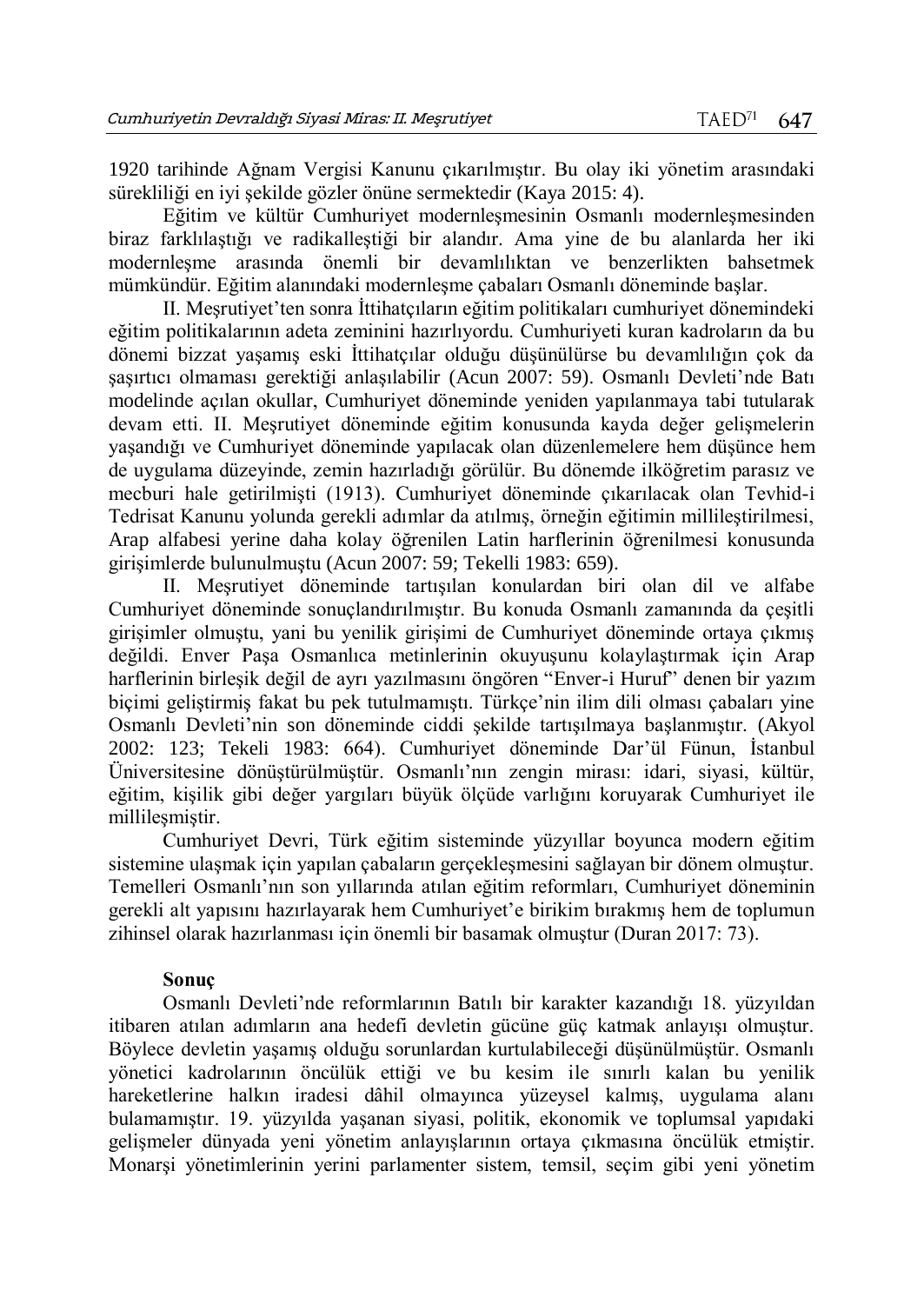şekli ve araçları almıştır. Osmanlı bir taraftan iç dinamiklerini onarma, yenileme çabası içindeyken diğer taraftan bu yeni gelişmeleri de takip etmiştir. Bu durum devlette devam eden batılılaşma fikrinin doğal bir sonucuydu. Osmanlı bürokrasisi ile aydınlarının öncülük ettiği ve Osmanlı siyasi geleneği açısından bir dönüm noktası sayılan, sadece padişaha ait olan yönetme erkinin kısmen de olsa halk ile paylaşılması düşüncesi yani meşrutiyet zamanla güçlenmiştir. Sonuçta meşrutiyet, 1876'da ilk defa siyasi alanda hayat buldu. Kısa süren bu ilk deneyimi yaşayan ve mimarı olan tarafların uzun süren karşıt mücadelesi sonrasında meşrutiyet 1908'de ikinci kez ilan edildi. Osmanlı'da 1876'dan 1914 yılına değin yaşanan siyasi, idari, askeri, iktisadî ve toplumsal gelişmeleri Cumhuriyet'in inşası sürecinde önemli bir deneyim ve miras olarak değerlendirmek gerekir. Son olarak bütün bunlar Türkiye Cumhuriyeti'nin Osmanlı Devleti'nden tamamen ayrı bir devlet olmadığını ortaya koymaktadır.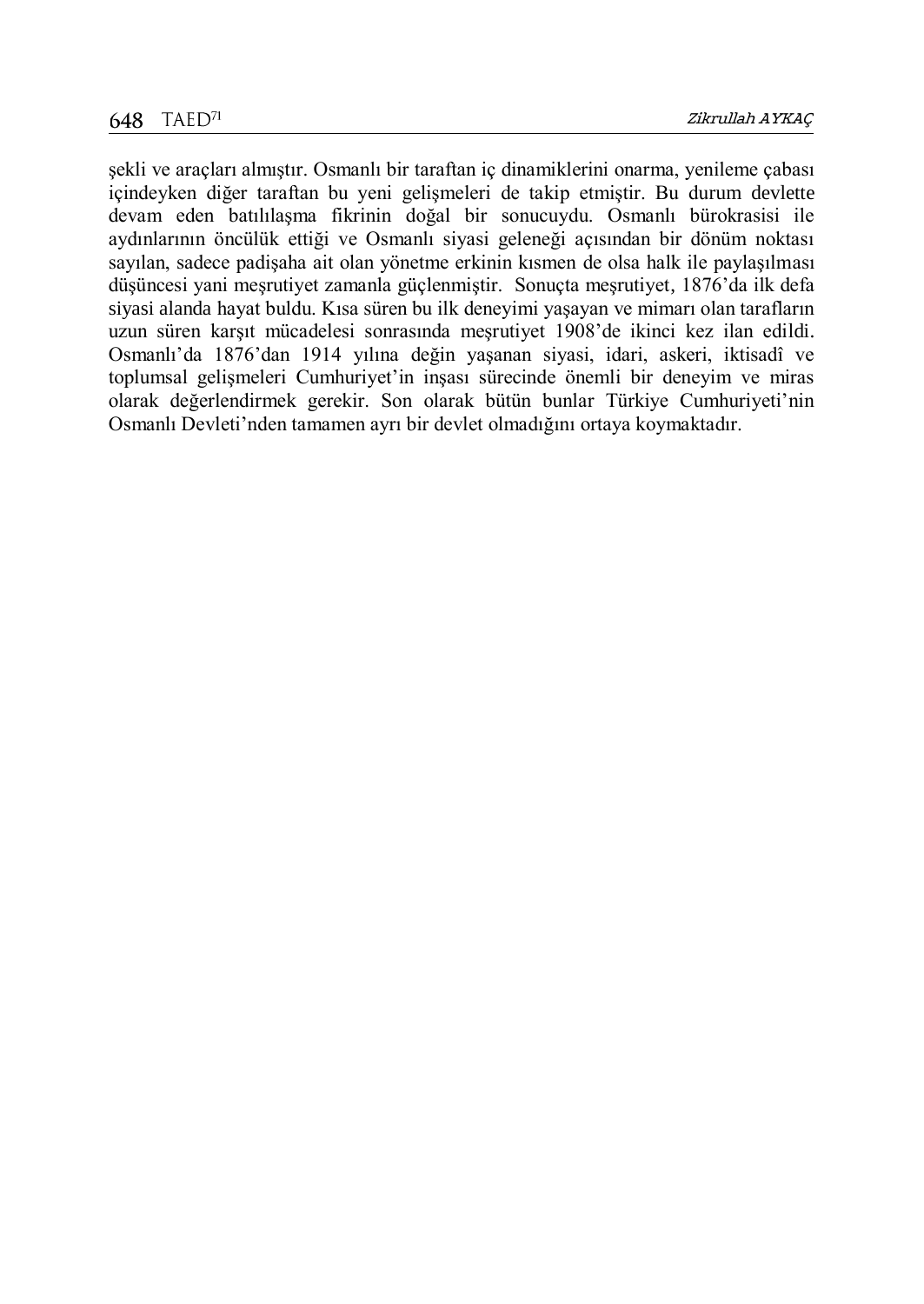#### **Kaynaklar**

- Acun, Fatma. (2007). "Osmanlı'nın Torunları Cumhuriyet'in Çocukları: Osmanlıdan Cumhuriyet'e Değişme ve Süreklilik." *Süleyman Demirel Üniversitesi Fen-Edebiyat Fakültesi Sosyal Bilimler Dergisi*, 15, 39-64.
- Akçura, Yusuf. (1976). *Üç Tarzı Siyaset,* Ankara: Ötüken Neşriyat.
- Akşin, Sina. (1980). *100 Soruda Jön Türkler ve İttihat ve Terakki*. İstanbul: Gerçek Yayınevi.
- Akşin, Sina. (1997). *"Siyasal Tarih (1789-1908)"*. *Türkiye Tarihi-III: Osmanlı Devleti 1600-1908,* İstanbul: Cem Yayınları.
- Aykaç, Zikrullah. (2020). "Osmanlı Mebusan Meclisi'nde Muş Sancağının Temsili (1908-1918)". *Burası Muş'tur Tarih, Toplum, Kültür ve Edebiyat*. İstanbul: Pınar Yayınları, 85-102.
- Berkes, Niyazi. (2003). *Türkiye'de Çağdaşlaşma,* İstanbul: Yapı Kredi Yayınları.
- Birecikli, İhsan Burak. (2008). "Yüzüncü Yılında II. Meşrutiyet'in İlanı Üzerine Bir İnceleme", *Akademik Bakış Dergisi,* 2 (3), Ankara.
- Çabuk, Vahid. (2015). *Sultan II. Abdülhamit*. İstanbul: İBB Kültür Yayınları
- Çavdar, Tevfik. (1991). *İttihat ve Terakki*. İstanbul: İletişim Yayınları.
- Çelebi, N. Asan, H. T. (2014). "II. Meşrutiyet Dönemi Eğitimi ve İnsan/ Birey Yetiştirme Paradigmaları Analizi". *Journal of Research in Education and Teaching, 3 (1).*
- Duran, Alev. (2017). "Meşrutiyet Dönemi Eğitimdeki Yenileşme Hareketleri ve Cumhuriyet Dönemine Bıraktığı Miras", *Cappadocia Journal of History and Social Sciences*, 8, 62-77.
- Durdu, Mehmet Burak. (2003). "Osmanlı Devleti'nde Jön Türk Hareketinin Başlaması ve Etkileri". *AÜ Osmanlı Tarihi Araştırma ve Uygulama Merkezi Dergisi*,14, Ankara.
- Eraslan, Cezmi. Olgun, Kenan. (2006). *Osmanlı Devleti'nde Meşrutiyet ve Parlamento.*  İstanbul: 3F Yayınları.
- Erdoğan, Mustafa. (2011). *Türkiye'de Anayasalar ve Siyaset.* İstanbul: Liberte Yayınları. 7. Baskı.
- Hanioğlu, M. Şükrü. (2004). "Meşrutiyet", *TDV İslam Ansiklopedisi-*29, Ankara: Türkiye Diyanet Vakfı Yayınları.
- İnalcık, Halil. (2008). "Meşrutiyet: Anayasa Rejimi Geliyor, Cumhuriyet Yolu Açılıyor", *Doğu Batı Dergisi*, 1 (45). Ankara, 11-19.
- Karal, Enver Ziya. (1977). *Osmanlı Tarihi-*7, Ankara: TTK Yayınları.
- Karal, Enver Ziya. (1996). *Osmanlı Tarihi-İkinci Meşrutiyet ve Birinci Dünya Savaşı (1908-1918).,* Cilt: 9, Ankara: TTK Yayınları.
- Karpat, Kemal. H. (2016). *Türk Demokrasi Tarihi.* İstanbul: Timaş Yayınları.
- Kodaman, Bayram. (1989). "1876-1920 Arası Osmanlı Siyasi Tarihi". *Doğuştan Günümüze Büyük İslâm Tarihi*. Cilt:12, Konya: Kurtuluş Ofset.
- Kodaman, Bayram. (2002). "II. Meşrutiyet Dönemi (1908-1914)", *Türkler-*13, Ankara: Yeni Türkiye Yayınları.
- Mardin, Şerif. (2008). *Jön Türklerin Siyasî Fikirleri (1895-1908)*. İstanbul: İletişim Yayınları.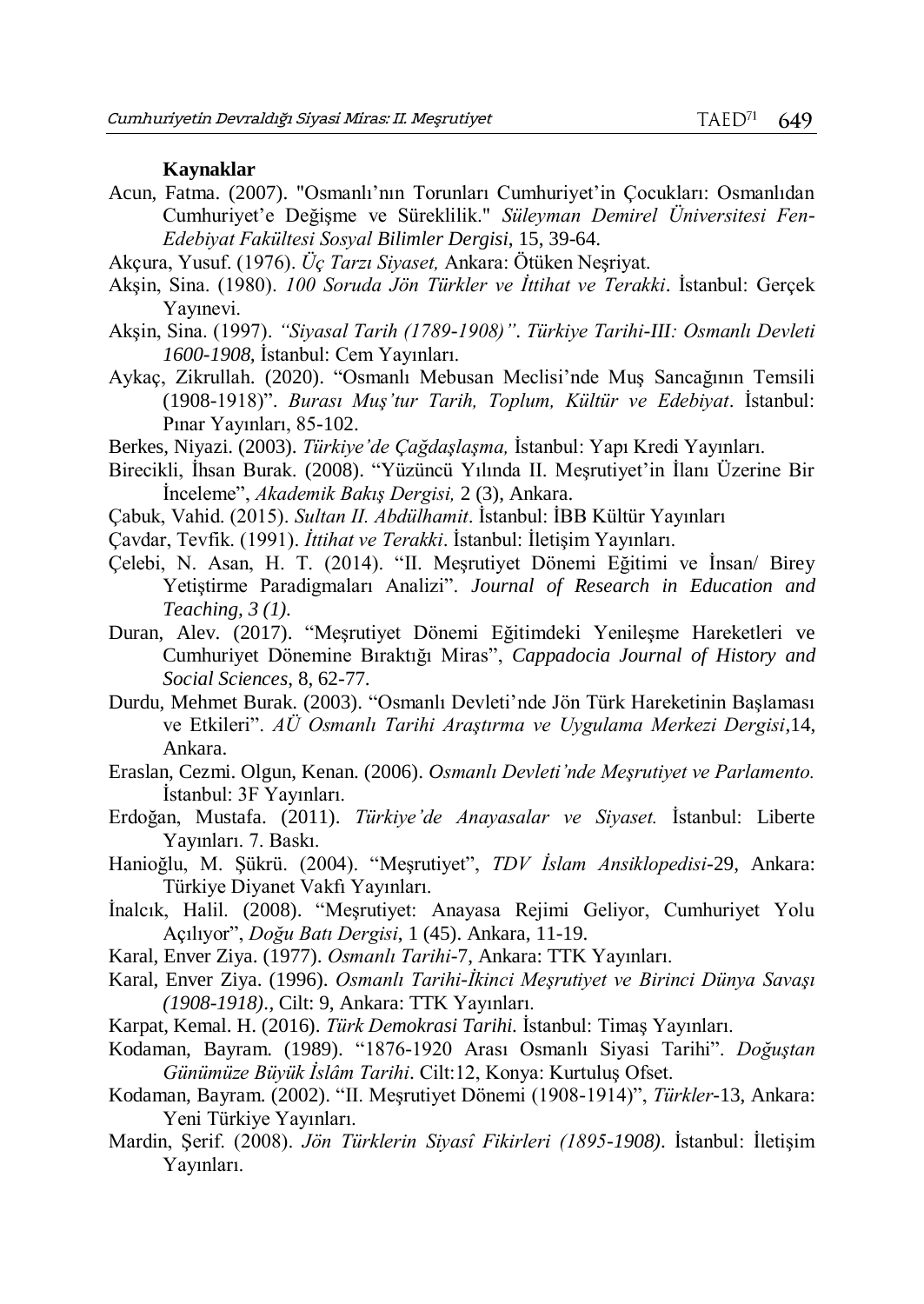- Kaya, Rüştü. (2015). "Osmanlı Modernleşmesinin Son Halkası: "Cumhuriyet". *Türk Yurdu,* 104 (333).
- Ortaylı, İlber. (2008). *İmparatorluğun En Uzun Yüzyılı.* İstanbul: Timaş Yayınları.

Özbudun, Ergun. (2011). *Türkiye'nin Siyasal Gelişimi*. Eskişehir: AÖF Yayınları.

- Özkaya, R. Yücel. (1994). *"Tanzimat'ın Siyasi Yönden Meşrutiyete Etkileri Cemiyet-i İslamiyye Başkan Vekili Muhiddin Efendi'nin Meşrutiyet Hakkındaki Düşünceleri".* Tanzimat'ın 150.Yıldönümü Uluslararası Sempozyumu, Ankara.
- Shaw, J. Stanford. (1983). *Osmanlı İmparatorluğu ve Modern Türkiye-II*. Çev. M. Harmancı, İstanbul: E Yayınları.
- Tanör, Bülent. (1983). "Anayasal Gelişmelere Toplu Bir Bakış". Tanzimat'tan Cumhuriyet'e Türkiye Ansiklopedisi. 1 (16), İstanbul: İletişim Yayınları.
- Taha, Akyol. (2002). *Osmanlı Mirasından Cumhuriyet Türkiye'sine: İlber Ortaylı ile Konuşmalar.* İstanbul: Ufuk Kitapları.
- Tekeli, İlhan. (1983). "Osmanlı İmparatorluğu'ndan Günümüze Eğitim Kurumlarının Gelişimi". *Cumhuriyet Dönemi Türkiye Ansiklopedisi-3*.
- Uzun, Hakan. (2005). "Türk Demokrasi Tarihinde I. Meşrutiyet Dönemi". *Gazi Üniversitesi Kırşehir Eğitim Fakültesi Dergisi,* 6 (2), Kırşehir.
- Tunaya, Tarık Ziya. (2001). *Türkiye'de Siyasal Gelişmeler 1876-1918*, İstanbul: İstanbul Bilgi Üniversitesi Yayınları.
- Tunaya, Tarık Ziya. (1984). *Türkiye'de Siyasal Partiler*. İstanbul: Hürriyet Vakfı Yayınları.
- Yazıbaşı, Muhammet Ali. (2014). "II. Meşrutiyet Dönemi Batıcılık Akımının Ahlak Anlayışının Değerlendirilmesi". *İnsan ve Toplum Bilimleri Araştırmaları Dergisi-*1, 117-135.
- Yıldız, Hakkı Dursun. (1989). "Türkiye Cumhuriyeti", *Doğuştan Günümüze Büyük İslam Tarihi*-12, Konya: Kurtuluş Ofset.
- Zürcher, Erik Jan. (2010). *Modernleşen Türkiye'nin Tarihi*. İletişim yayınları, İstanbul.

Zürcher, Erik Jan. (1995). *Millî Mücadelede İttihatçılık*. Çev. N. Salihoğlu, İstanbul.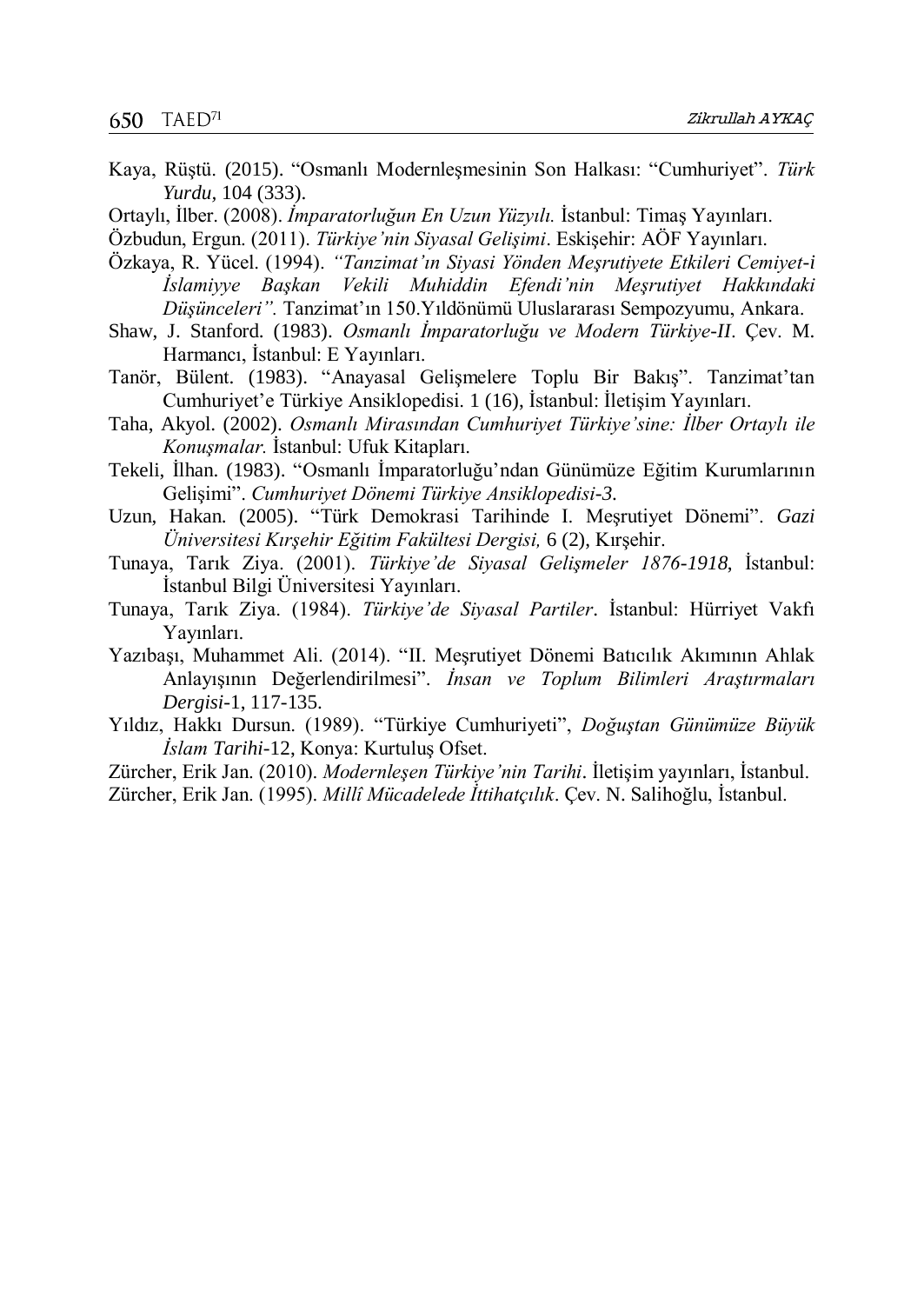

*Ek-1: II. Meşrutiyet'in İlanı [\(http://devlet.com.tr/makaleler,](http://devlet.com.tr/makaleler) Erişim Tarihi: 26.05.2020)*



*Ek-2: II. Meşrutiyet Parlamentosu [\(http://devlet.com.tr/makaleler,](http://devlet.com.tr/makaleler) Erişim Tarihi: 26.05.2020)*